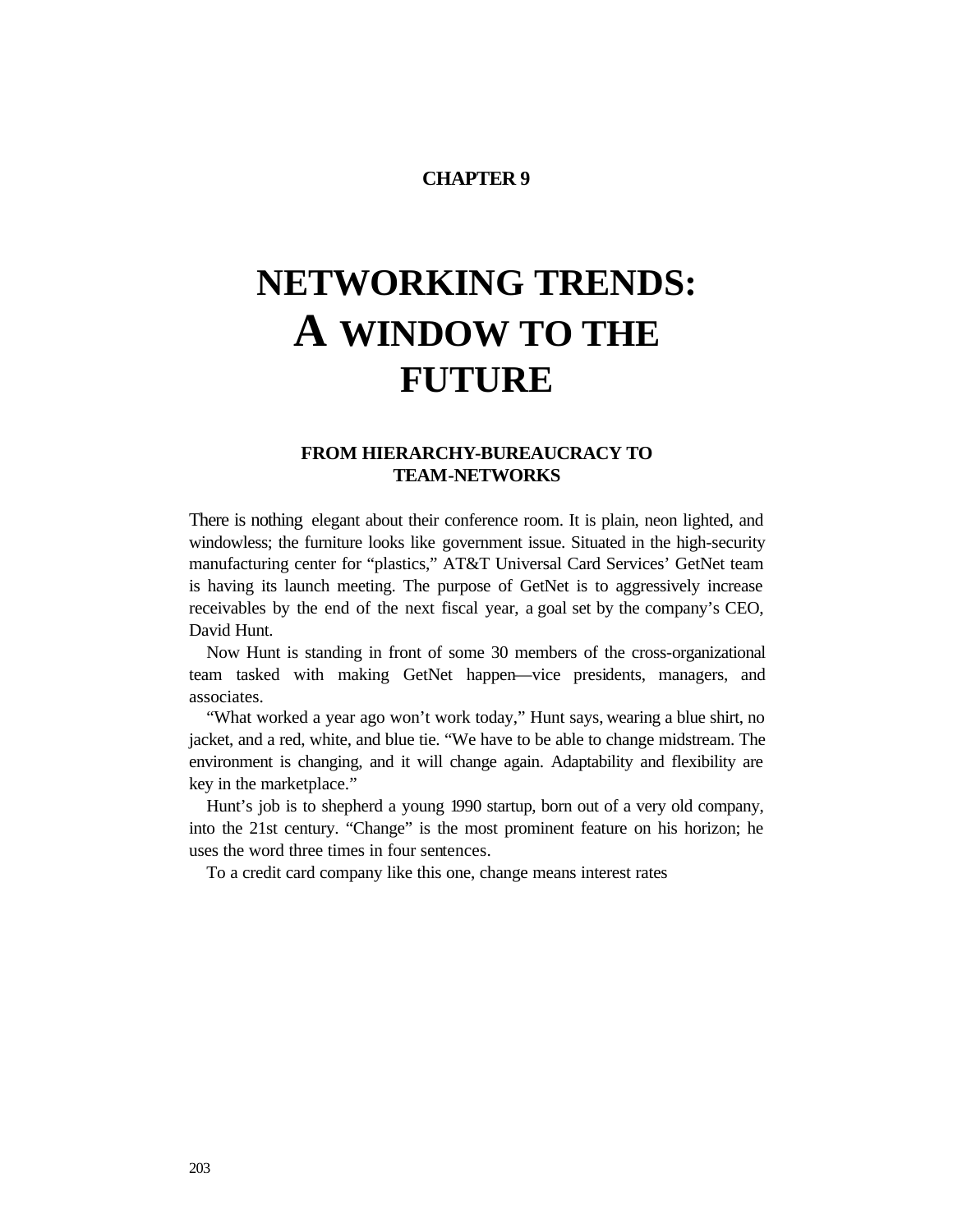that spike and slump, intense competition from a crowded field of providers, upstart offers that take them by surprise, and the constant threat of a breakdown that could destroy a whole "vintage," the industry term for a mass mailing of millions of pieces.

So AT&T Universal Card Services, one of AT&T's 22 subsidiaries, a 1992 Malcolm Baldrige National Quality Award winner, pushes ahead. Besides its projected revenue goal, it is trying to raise its quality score another 100 points on the Baldrige scale, from 800 to 900 (1,000 is tops). This is virtually unheard of. It is reengineering its major business processes. Scores of teams populate the company; the senior executive level is known simply as the "B-Team" (B as in business). And, thanks to the efforts of Mike Plummer, an energetic internal consultant, the company is forging "learning partnerships to move to the next frontier of employee involvement."'

#### **METATRENDS: CURRENTS OF CHANGE**

Like its competitors, AT&T Universal Card lives in the Age of the Network. It must guard against using the default organization, 19th-century hierarchybureaucracy, in place of 21st-century team-networks to continue to be successful. This metatrend toward networks is so fundamental that it permeates all human organizations and embraces us all daily.

Everywhere around us, networks occur organically in nature as well as in human affairs. You see them referred to in the paper and on the air, concerning life at home, at work, in the community, and among nations. Notice how frequently you hear the word "network" and use it yourself. Check how often the idea—wherever it appears— expresses one or more of the five teamnet principles. Judge whether this metatrend appears in the areas of the world you know and care about.

The outburst of networked organizations is not the only force propelling us into the Information Age, but it is on the short list.<sup>2</sup> Overlapping, cross-cutting fundamental trends include: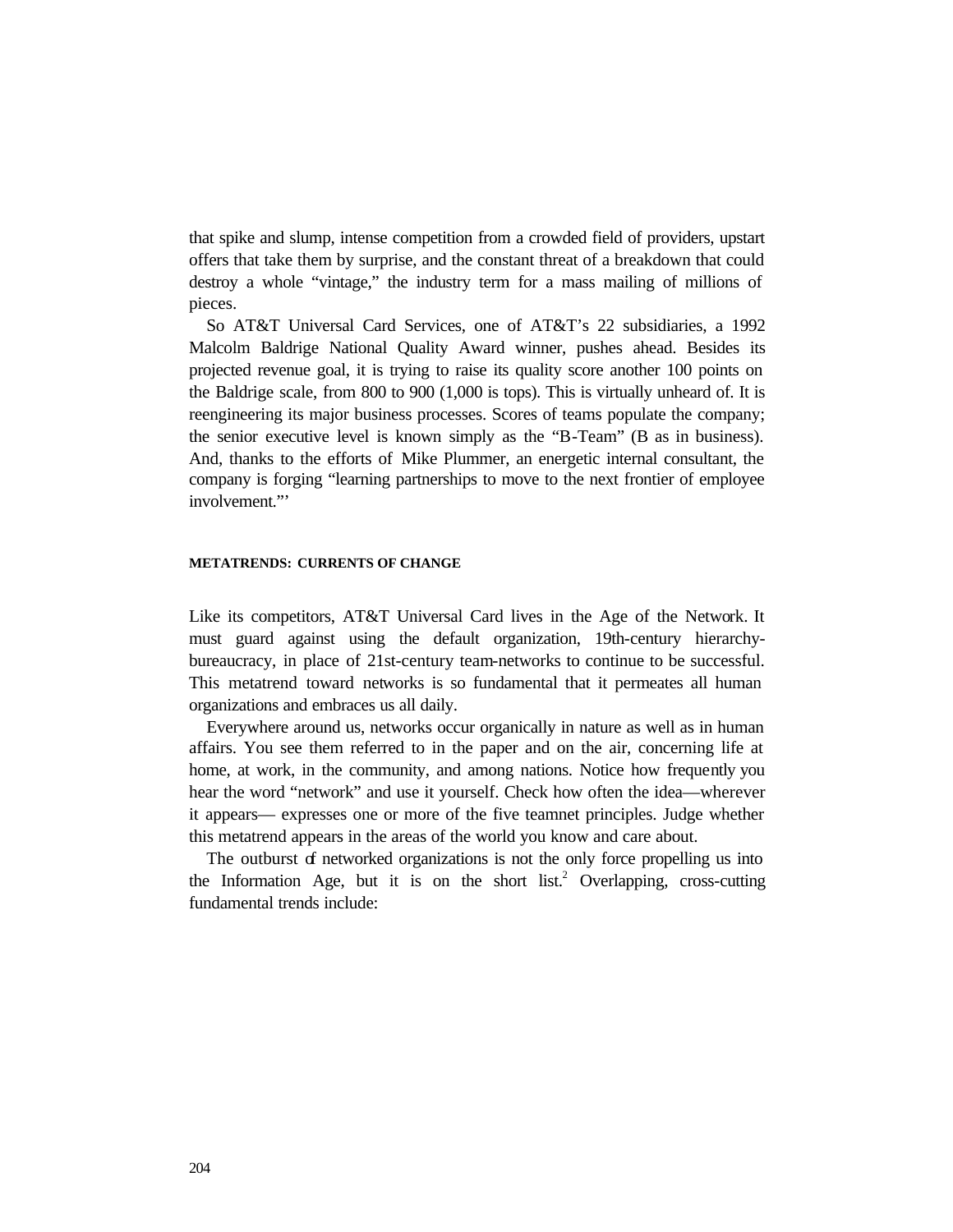? exploding information and its technology;

? economies that globalize and localize at the same time;

? complexity without rival in human history; and, as Hunt says,

? the high-velocity, accelerating pace of change.

Grouped, these powerful metatrends shape an infinite variety of unique events and patterns that make up everyday life.

> *Today we are well into the transition from the Industrial Age to the In formation Age. More important, we are way past startup and, for the most part, beyond the moment of launch in the In formation Age life cycle.*

Organizational structures are crackling with the combustion of change. Every organization is changing somewhere, somehow. Structures and processes that are "decentralized," "flat," "horizontal," "teamed," "allied," and "virtual" are realities, not the stuff of future predictions.

We live the future, but only in part. Most of us are caught in situations that are betwixt and between.

#### *TERRA FIRMA* **MEETS THE UNPREDICTABLE FUTURE**

We straddle two ages. Mainstream approaches to organizational change stand with one foot in the predictable past, the other seeking *terra firma* in a radically unpredictable future.

Three broad initiatives comprise much of the current best thinking on how to transform organizations:

? Quality,

? Reengineering,

? Teams.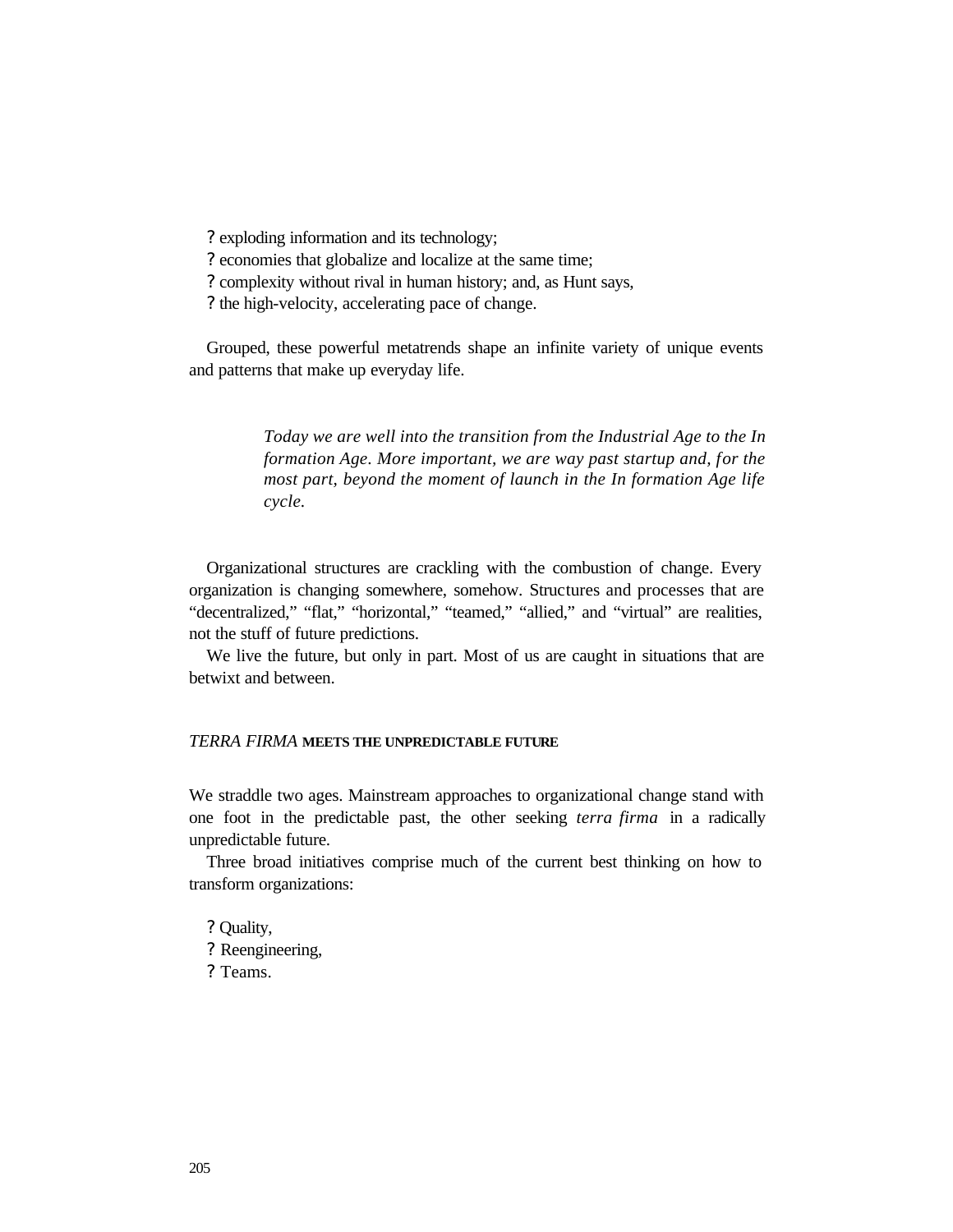All three areas involve numerous companies. With its beginnings in the 1980s for many U.S. companies, quality today often is institutionalized, either in a function and/or through training. New companies don't even think of organizing without including a quality component.

Reengineering, particularly hot in 1994 with the publication of *Reengineering the Corporation* by Michael Hammer and James Champy,<sup>3</sup> likely is afoot in most organizations (even if only in the talking stage).

In the wake of both efforts, teams mushroom everywhere.

Although quality no longer seems new, **it** has set a new organizational baseline. Marriott's motto stretches over the doorway of its hotels: "Every guest leaves satisfied." We wondered whether this was just a slogan when we first saw the banner in a Jacksonville, Florida, Marriott. It proved accurate for us. When we needed breakfast before the kitchen opened, we got **it** by special arrangement to fit our schedule.

A promise to guests, but also a challenge to competitors. Hyatt and Sheraton read this and have to wonder whether their properties would do the same. Even Marriott has to be concerned about just how common our experience is. Your company's products and processes are constantly tested and forced to higher levels of performance by competitors who are increasing quality and decreasing costs. This miracle happens when you do more with less, a tangible result of an applied organizational advantage.

Reengineering and quality share several characteristic s. Both use the same systems model. With their vigorous process orientation, both also emphasize the importance of purpose and use customers as a focus in finding **it.** They also differ fundamentally, in a classic East—West sort of way, which is what makes them so useful together.

- ? Quality is about continuous improvement.
- ? Reengineering is about radical, dramatic breakthroughs in organizational performance. To achieve sharply greater performance, reengineering relies heavily on information technology.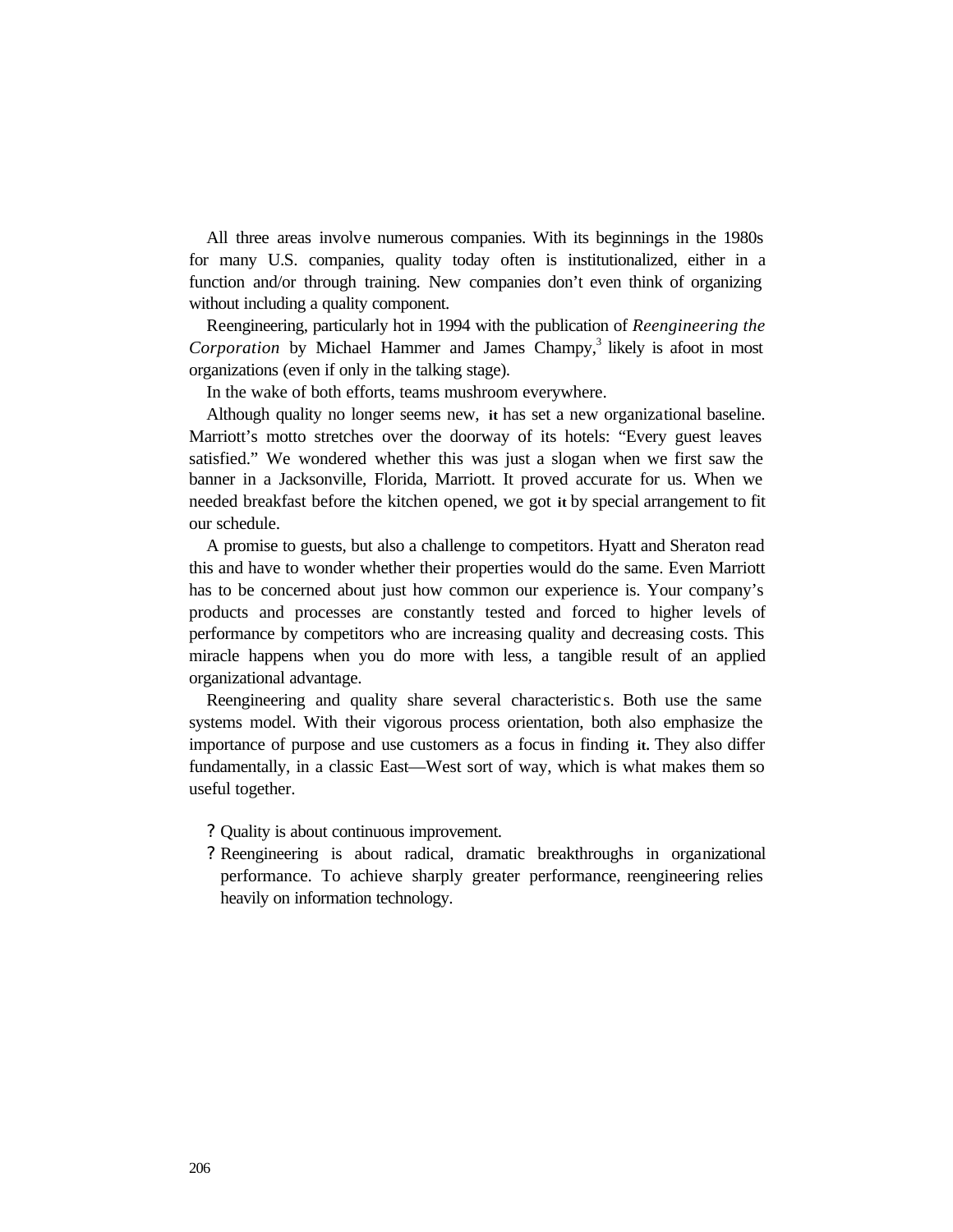Reengineering is a perfect age-spanning concept. The term itself suggests bolts and wrenches, the mechanism of the passing Industrial Age. To "re"-"engineer" some "thing," you first must have built it. Yet reengineering catapults its way into the next century with its clear focus on process and its close alliance with information technology.

Teams stretch even further back across the ages, reaching to the Nomadic Age, when people first acquired small-group skills. The best teams rediscover and reaffirm ancient knowledge of how a small group can work together for mutual advantage.

Both quality and reengineering generate teams, often multiple ones. Teams of innovators get these programs and pilots going—decision makers, developers, trainers, and users. Then implementations beget teams, sometimes hundreds of them in very large companies.

Eastman's 18,000 employees now work in 800—900 vertical interlocking teams and 500—600 horizontally linked, cross-functional teams, a trend that began with its first quality initiative. Reengineering regularly requires teams—both to design the new processes and to implement them.

Our experience in working on a reengineering project at an international airline is typical. A core team of about seven redesigned the planning of the carrier's schedules, with input from dozens of others. Ultimately, hundreds of people throughout the company would have participated in "a network of business development teams." But like many reengineering efforts, this one remained essentially on the drawing boards two years after **it** was proposed, having fallen victim to competing priorities—downsizing, merger, new management, and new investors.

Teams also are a natural reaction to crises of every sort, being used to carry out special projects and to solve large, general problems. Asea Brown Boveri's Swedish software company, ABB Network Control, set up 20 teams of 15 people each (see chapter *5)* when they wanted to become a learning organization. The energetic, deliberately diversely populated teams arrived at their "Life-Long Learning" solution within a few months.

Teams are central to the systems approach to management, espe-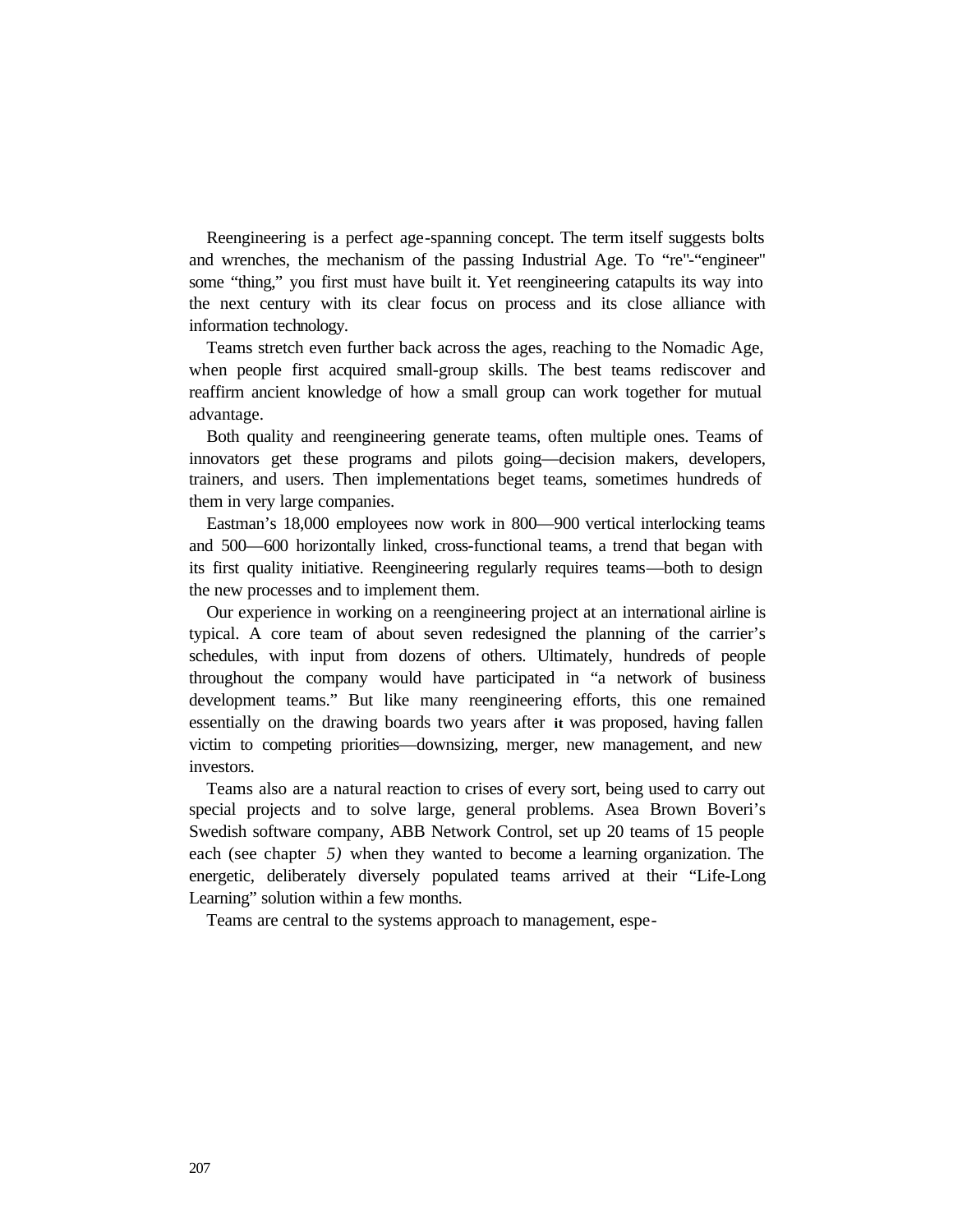cially the social-technical methods, which address both the design of the organization and the technology. A "team organization" is also a strategy in itself, with a large number of current management books devoted to the topic attesting to its power.

Teams share the emphasis on purpose that characterizes both quality and reengineering. Virtually all team literature emphasizes the importance of establishing a unifying purpose, this definition in *The Wisdom of Teams* being typical:

> *"A team is a small number of people with complementary skills who are committed to a common purpose, performance goals, and approach for which they hold themselves mutually accountable."<sup>4</sup>*

The "small number"—somewhere between a minimum of two and a maximum of two dozen—is not an incidental constraint. To be effective, everyone on the team needs to know everyone else well.

But teams are not always the solution. All too often, management sets up teams as a knee-jerk reaction, a syndrome that Geri Lincoln, a quality expert at the U.S. Postal Service, has dubbed HAMFAT— "Have A Meeting, Form A Team." The automatic appointment of a random team then contributes to the problem.

Repeatedly, teams become isolated. They feed the fragmentation problem when they are not part of an overall organizational design and strategy. In addition, many patterns of teamwork—close partnerships, intimate relationships, instantaneous hand-offs—do not work easily beyond the limits of a small group. Companies that boast "teams" of 500 or even 1,000 are not really talking about teams. This is not to say that teams do not appear at every level—from the shop floor to the executive suite.

When joined into networks, however, teams have the ability to grow large. While the size of each team remains small, the bounds of the network as a whole can be quite grand.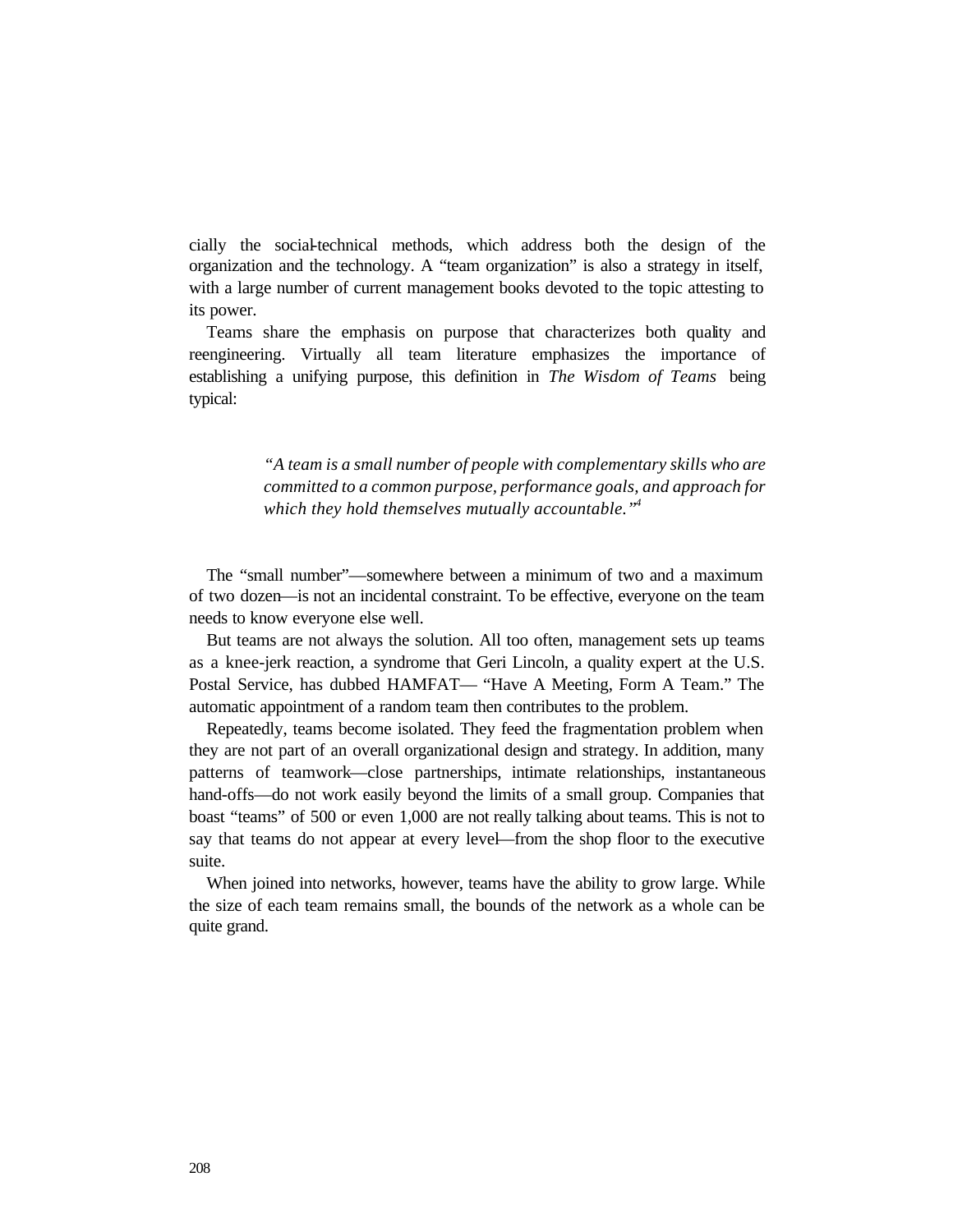#### **LEARNING ORGANIZATIONS**

The "learning organization" is another major movement now rising on many management agendas. Most broadly, this term embraces how groups and people use and process information, converting it into knowledge and, in the best situations, into wisdom. It sits squarely in the Information Age.

The great management theorist Peter Drucker first used the term "knowledge worker" as early as *1950.* For almost a half century, Drucker has been pointing to a radical change in the nature of work:

people who deal primarily with information are the expanding ranks of labor, having decades ago eclipsed factory workers, just as those on the assembly line once replaced farm labor. Knowledge, according to Drucker, is now the dominant form of capital in the Information Age economy.

Peter Senge's 1990 instant classic, *The Fifth Discipline: The Art & Practice of the Learning Organization,* brought the learning organization to management's permanent attention. It's a very appealing concept. Senge defines learning organizations as places "where people continually expand their capacity to create the results they truly desire, where new and expansive patterns of thinking are nurtured, where collective aspiration is set free, and where people are continually learning how to learn together."<sup>5</sup> A learning organization requires five core disciplines, according to Senge, a set strongly suggestive of teamnets:

- ? Personal mastery,
- ? Mental models,
- ? Shared vision,
- ? Team learning, and, the fifth discipline,
- ? Systems thinking.

Focus on the learning organization will grow, and the implications will deepen. The idea that human organizations have "cognitive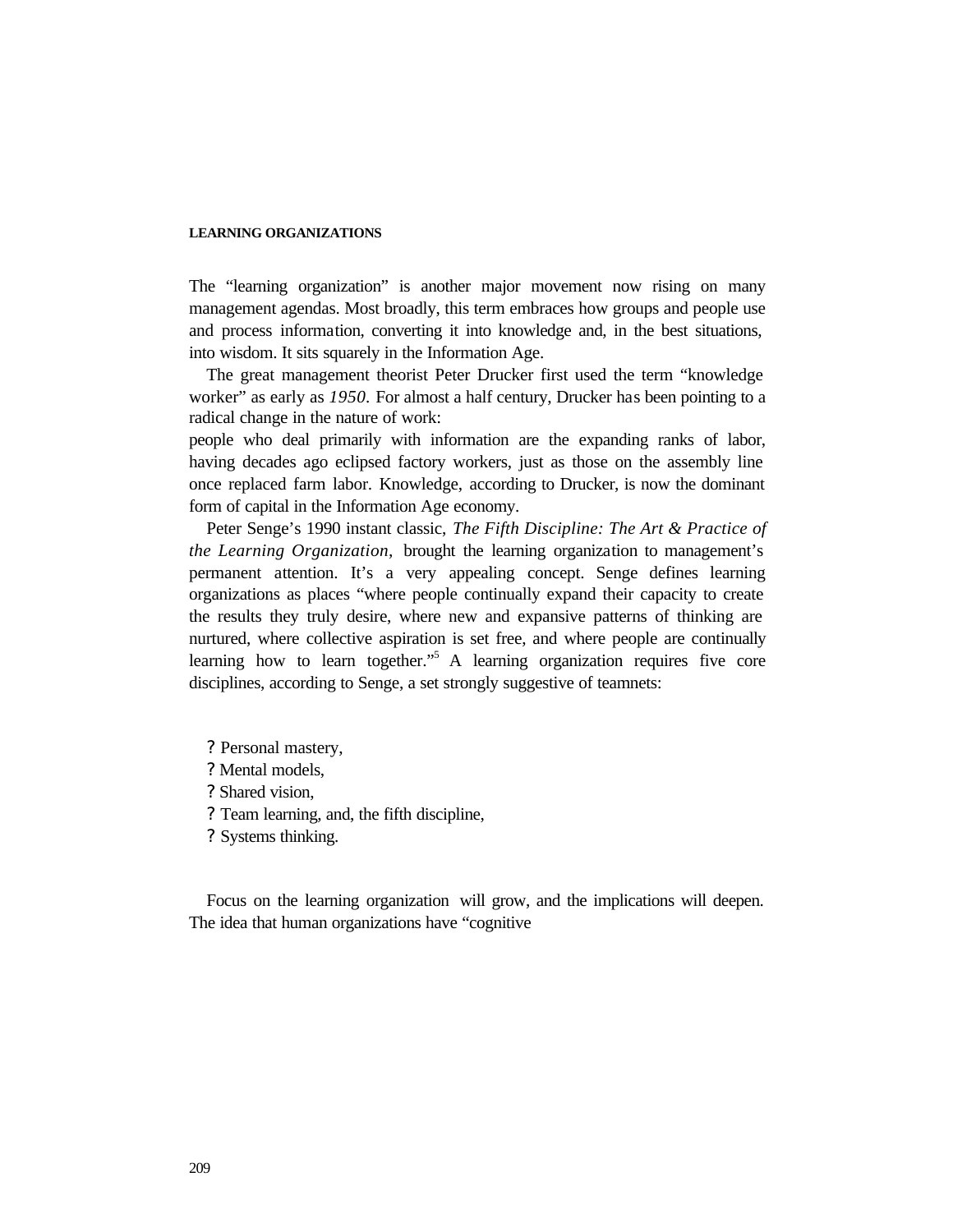capabilities," meaning that they are able to think in some meaningful human sense, will become mainstream. Corporate memory, reasoning, decision making, and creativity all become more visible in the learning organization.

The intelligence of a network lies in the pattern of relationships among its members. It is the "more than" that interacting parts create in forming a whole. The analogy to the physical pattern of a biological neural net is irresistible.

Saab is not the only company to proclaim "intelligence" as a feature of its product. Other ads that tout a company as being "smart" suggest that an organization as a whole really does think. Hype becomes reality as the Age of Information and the Network continues to mature.

Learning is *an* essential, if not *the* essential, skill for adapting to change for organizations as well as people.

#### **"CREATE CONSTANCY OF PURPOSE"**

Quality, reengineering, teams, and learning all contribute to organizational change in the 1990s. Networks complement and enhance these approaches rather than replace them. Networking is an integrative philosophy, one that seeks commonalities and contact among many conceptual islands.

- ? "Create constancy of purpose," W. Edwards Deming, the father of quality, said in the first of his famous "14 Points" for quality improvement. Unified purpose is central to quality, reengineering, teams, learning, *and* networks. Indeed, **it** is the source of legitimacy in the Age of the Network, quite different from the tradition that ruled the nomads, the coercive force that has reigned in hierarchy, and the supreme laws that govern bureaucracy.
- ? Networks comprise diverse types of organizations. Hierarchies and bureaucracies can be independent, self-organized, self-reliant network members. Bureaucratic boxes can add value to a net-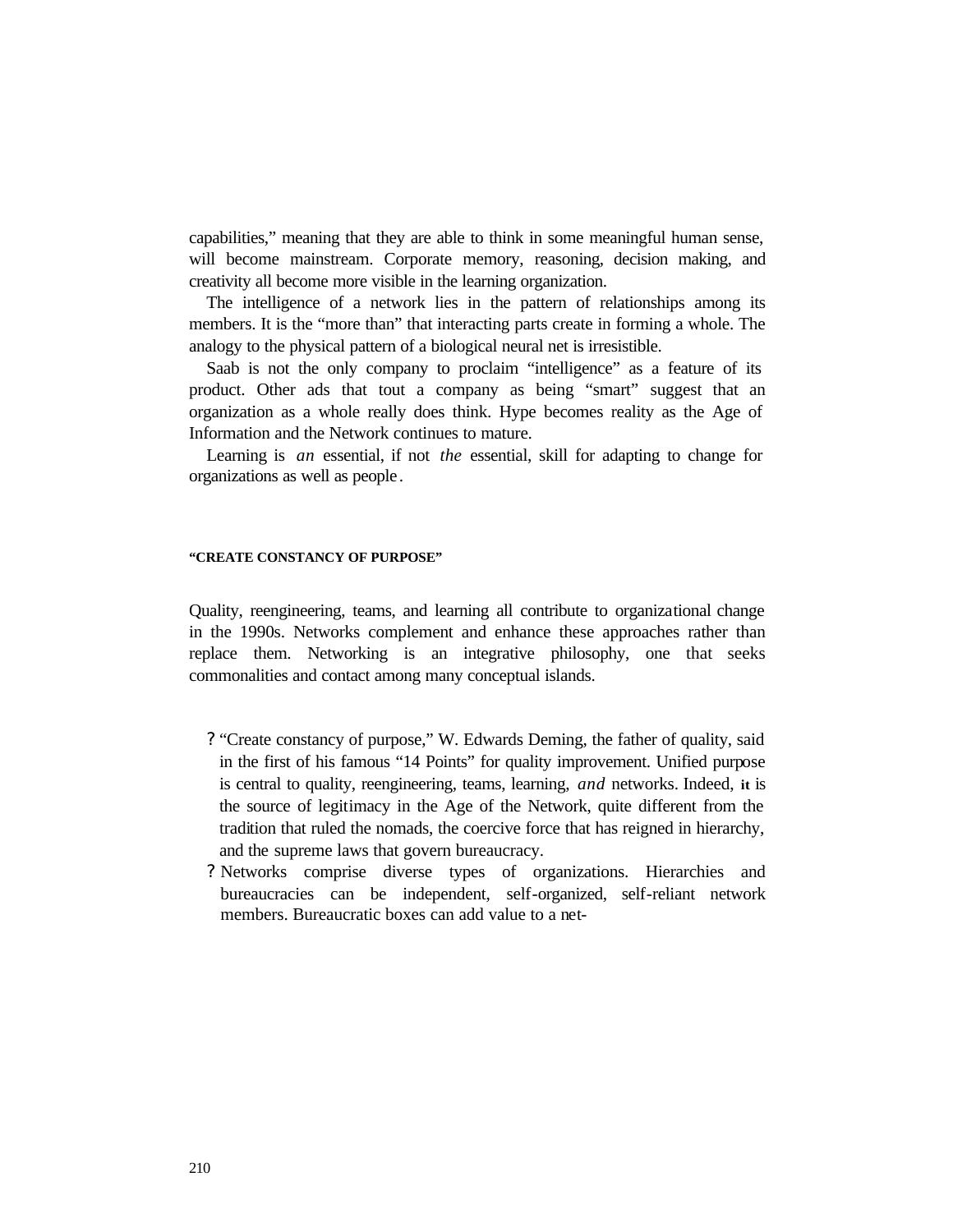work, not as isolated functional units but as independent integrated elements of the whole.

- ? The "big news" about networks is links, both physical and relationships humane. The technology for communication has never been more plentiful and it's growing. At the same time, people are looking carefully at horizontal processes to design work. The horizontal view becomes ever more vital as time drives work and change challenges it. People will value relationships increasingly for their store of social capital and learning.
- ? Traditional "one-'man'-at-the-top" leadership is under challenge by all the change movements. Multiple leadership—where more than one person has responsibility for outcomes—requires appointed and natural leaders, social and task leaders, bosses and coaches, and experts of all sorts, as well as new roles such as that of coordinator. It also means that some people will have to give up power. At the same time, the fundamental global change in the work force infuses rich, new styles of leadership as women and minorities slowly but inexorably ascend the ladder of power.
- ? Networks scale. They are multilevel structures—hierarchies in the generic sense of the word—that provide vertical alignment. From the top down comes guidance for the work processes, which are for the most part horizontal.<sup>6</sup>

Networks tie teams together into robust yet rapidly changing learning structures. Cross-boundary management of reengineered processes leads to a more flexible, horizontal organization. "Continuous improvement involving everyone," called *kaizen* in Japan, and the systematic removal of barriers to teamwork push quality organizations naturally toward teamnets.

> *Networks offer a clear vision of the future organization at work today, including and going beyond teams, hierarchies, and bureaucracies.*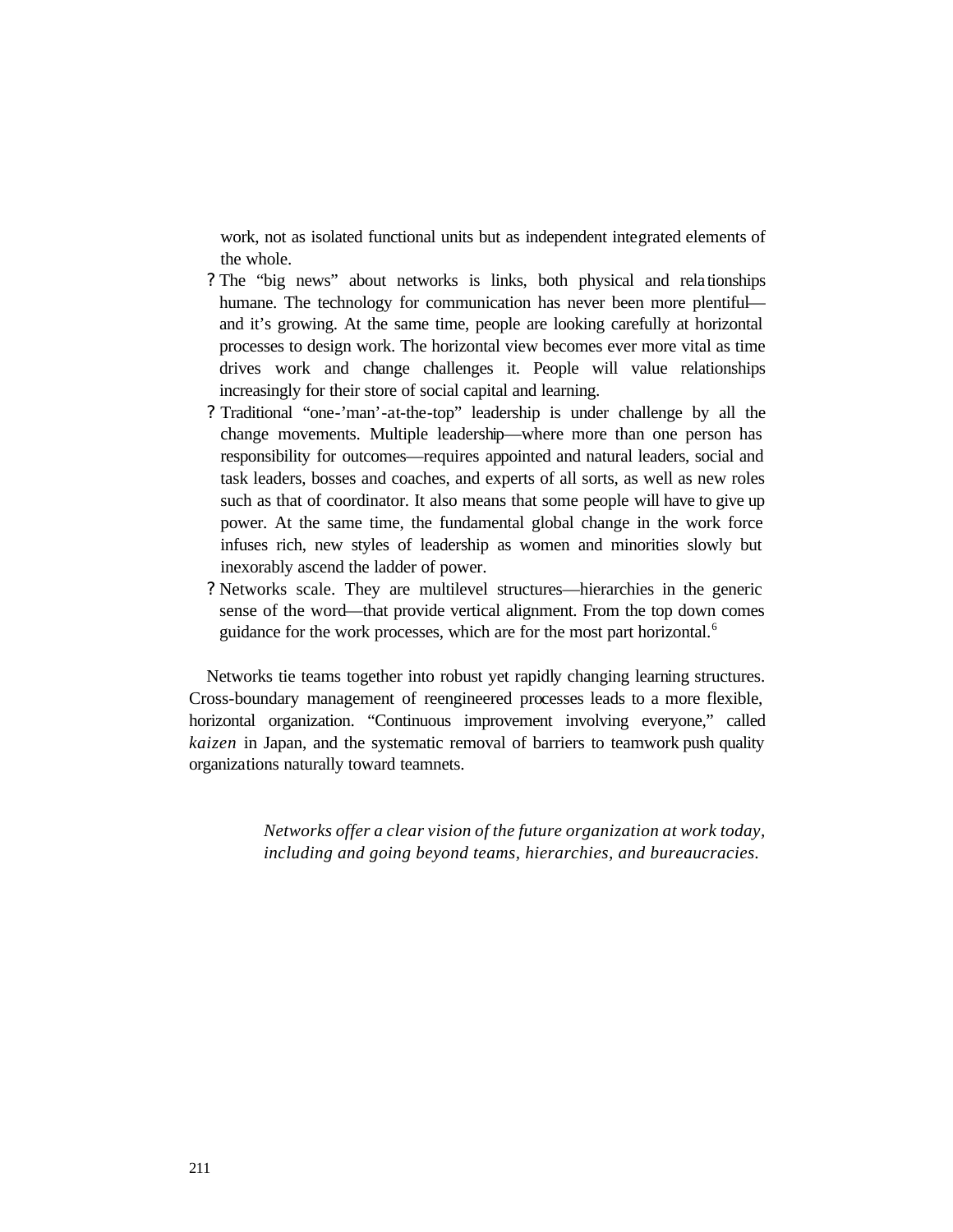#### **VISIONS OF TWO WORLDS**

"Adopt the new philosophy," said Deming in the second of his 14 Points.<sup>7</sup> In his fifth point, he said, "We are in a new economic age. Improve constantly and forever the system of production and service, to improve quality and productivity, and thus constantly decrease costs. This is the heart of continuous improvement. Doing more can cost less? How can this be?

> *Relationships that increase trust, reciprocity, and participation in networks generate new wealth beyond their immediate productive results.*

It seems to us that Deming's vision of quality inherently includes the idea of social capital (see chapter 8), the nonmonetary source of wealth that lowers the cost of cooperation. What Deming had called for is quite simply "civic community in the workplace."

Most of his 14 Points are directed toward removing barriers to teamwork and building social capital:

- ? Cease dependence on inspection;
- ? Don't award business based on price alone. Build a long-term relationship of loyalty and trust with your suppliers;
- ? Train on the job;
- ? Institute leadership;
- ? Drive out fear;
- ? Break down barriers between departments;
- ? Eliminate slogans, exhortations, and targets;
- ? Substitute leadership for work standards and management by numbers;
- ? Remove barriers that rob the employees of the right to pride of workmanship;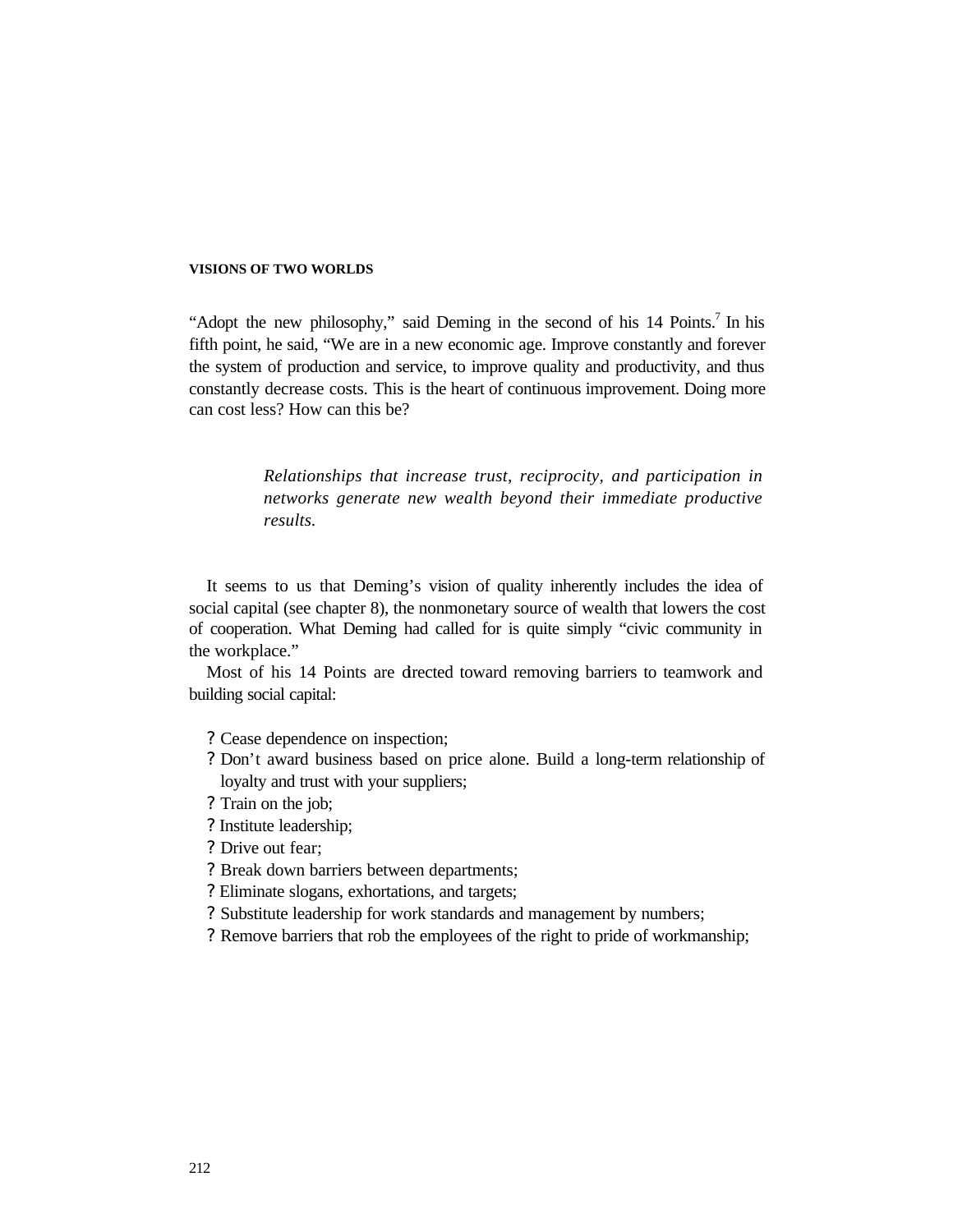- ? Institute a vigorous program of education and self-improvement; and, finally,
- ? Put everyone in the company to work to accomplish the transformation. The transformation is everyone's job.

On a flight from Atlanta to New Orleans, another passenger struck up a conversation. He was shocked to learn that we understood his work, process improvement (in a sporting goods conglomerate), that we'd even heard of it. We said we did something similar. He did not agree. There is no process improvement without the numbers, he argued. All the "team stuff is useless," he said.

Many companies have failed to achieve the benefits of quality because they cannot achieve them with the numbers alone. True quality requires heart, crossboundary trust, and long-term relationships— the actual sources of new wealth.

In the logic of game theory, interactions stabilize around one of two stances: either "never cooperate," a "vicious" vertical one, or "brave reciprocity," the "virtuous" horizontal one. If you aren't on the virtuous path, enlarging social capital, you're probably careening down its opposite, the vicious route, where social capital is declining.

Brave reciprocity is an appealing ideal. It enhances the quality of life, inspires high performance, and has just enough risk to keep things interesting. Bob Joines of Eastman spoke of the deeper Deming, the man who "talks about joy in the work." "Joy," said Joines, "this is the importance of working together."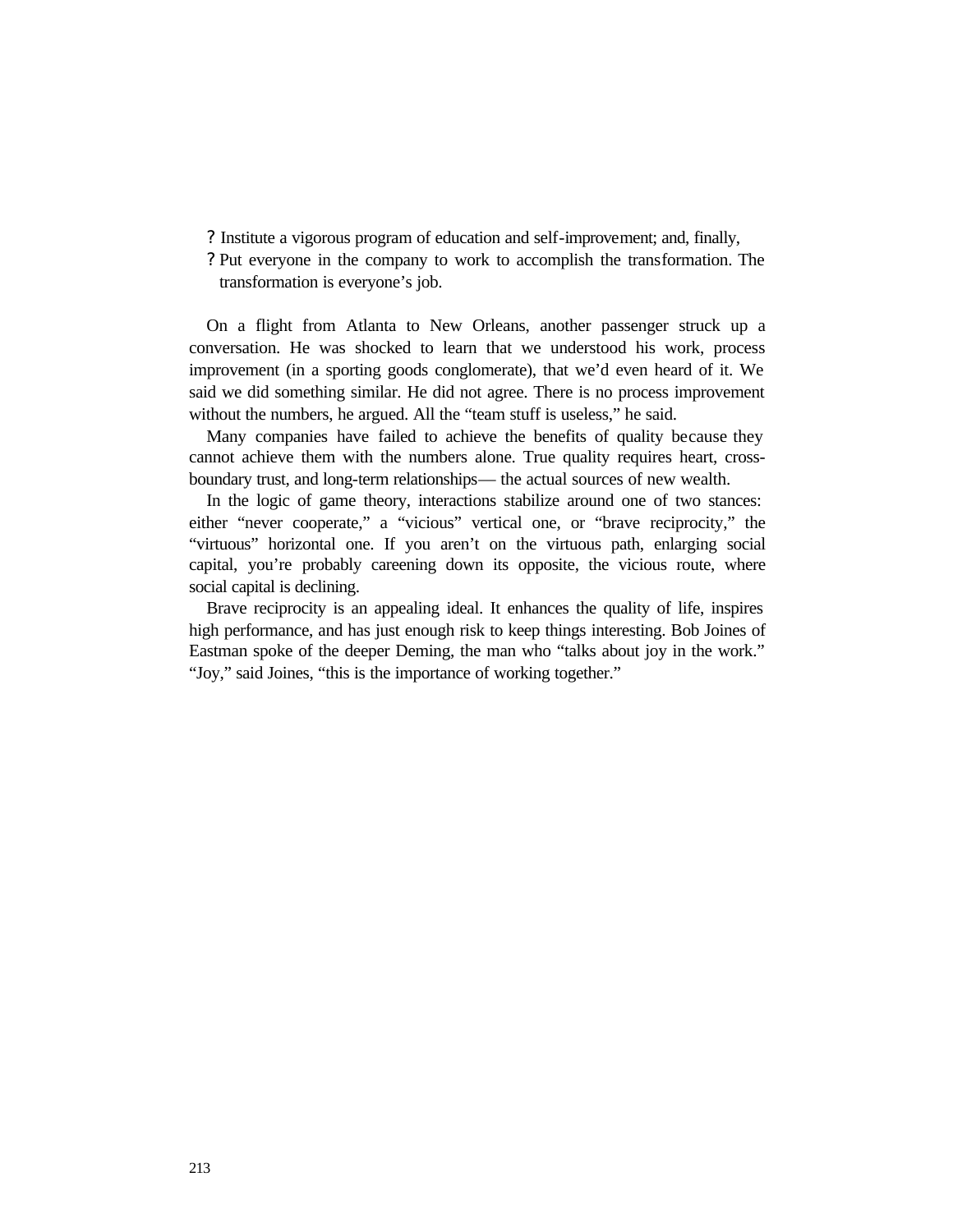# **NAVIGATING RAPID CHANGE**

Transitions are tough—predictably so. You need good vision and sharp intelligence to navigate rapid change. You also need good models. Here are some 21st-century trends that appear when you tune in to the frequencies of the future using the network model, grouped according to the five teamnet principles.

## SHIFTS IN PURPOSE

Trends focused on purpose, the first of the five principles, set the stage for the 21stcentury organization.

> *? Radical change will prevail for the foreseeable future. Organizations will either create their own futures or find themselves reacting to the future that is controlling them.*

To get where you want to go, you need vision. Successful proactive behavior requires enormous flexibility coupled with a clear view of where you are going.

Theory is particularly useful in cross-boundary contexts. It provides guidelines and tools for local use rather than prescriptions. By making explicit the basic assumptions and models behind your vision, you can treat them as hypotheses. Then you can test and improve them through experience.

> *Emphasis is shifting from managing "costs" to focusing on real business growth.*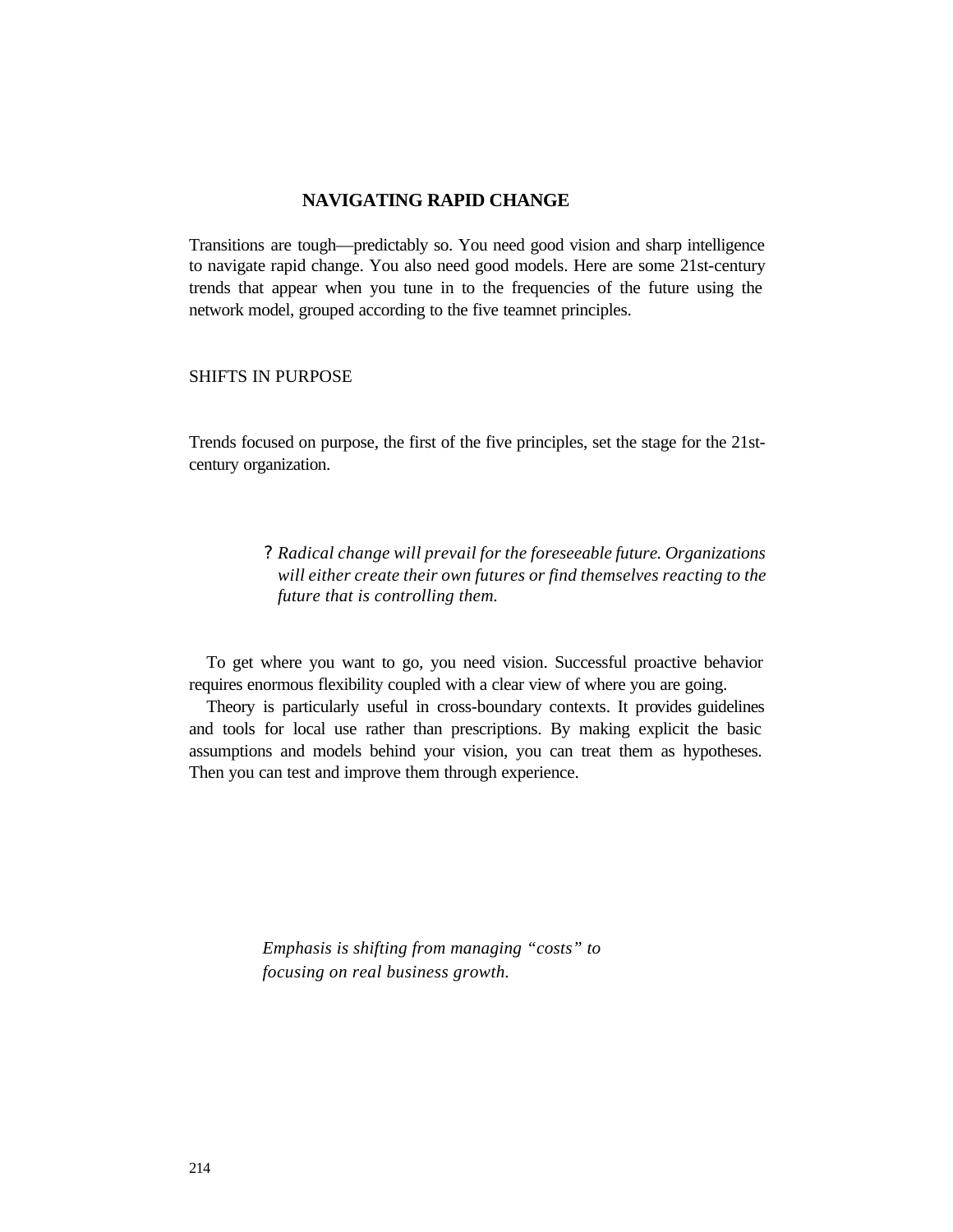Many, if not most, quality and reengineering efforts are directed at cutting costs. Numberless *ad hoc* teams have been set up to do the same thing. Yet many organizations, if not industries, have already squeezed out most excess costs. The question is, what's next?

There is an alternative to downsizing: expand the business. Here big business can learn from the upsurge in small firms, where entering new markets is the norm. Unfortunately, growth runs counter to the anemic state of global economic improvement.

Networks offer two striking ways out of the world's predicament. Short-term growth can increase through cross-boundary ties—joint ventures, strategic alliances, virtual corporations, flexible business networks. Alliances expand capabilities and opportunities while limiting risk. You can try things without putting your whole business at stake. "Small giants," groups of small companies that work together to do what they can't do alone, have learned very well how to limit risk in this way.

Longer term, networking generates new wealth based on social capital, the interpersonal good will and trust that grease cooperation. The more business relationships exist among companies, the faster social capital accumulates.

## *? Creating breakthrough products, entering new markets, and achieving high-performance operations will be tougher than ever.*

To achieve real growth, companies will have to think differently about every aspect of their businesses. Breakthroughs, whether in products or in markets, will require genuine creativity. Persistent, interdisciplinary hard work, not dumb luck, will prevail. The norm for developing new business strategies will be to rethink, revisit, and refine purpose. Individuals, teams, and business units of all sizes will need both committed independence and a challenging but risk-supporting environment that fosters co-opetition—the conjunction of competition and cooperation, creativity, and getting an idea to market.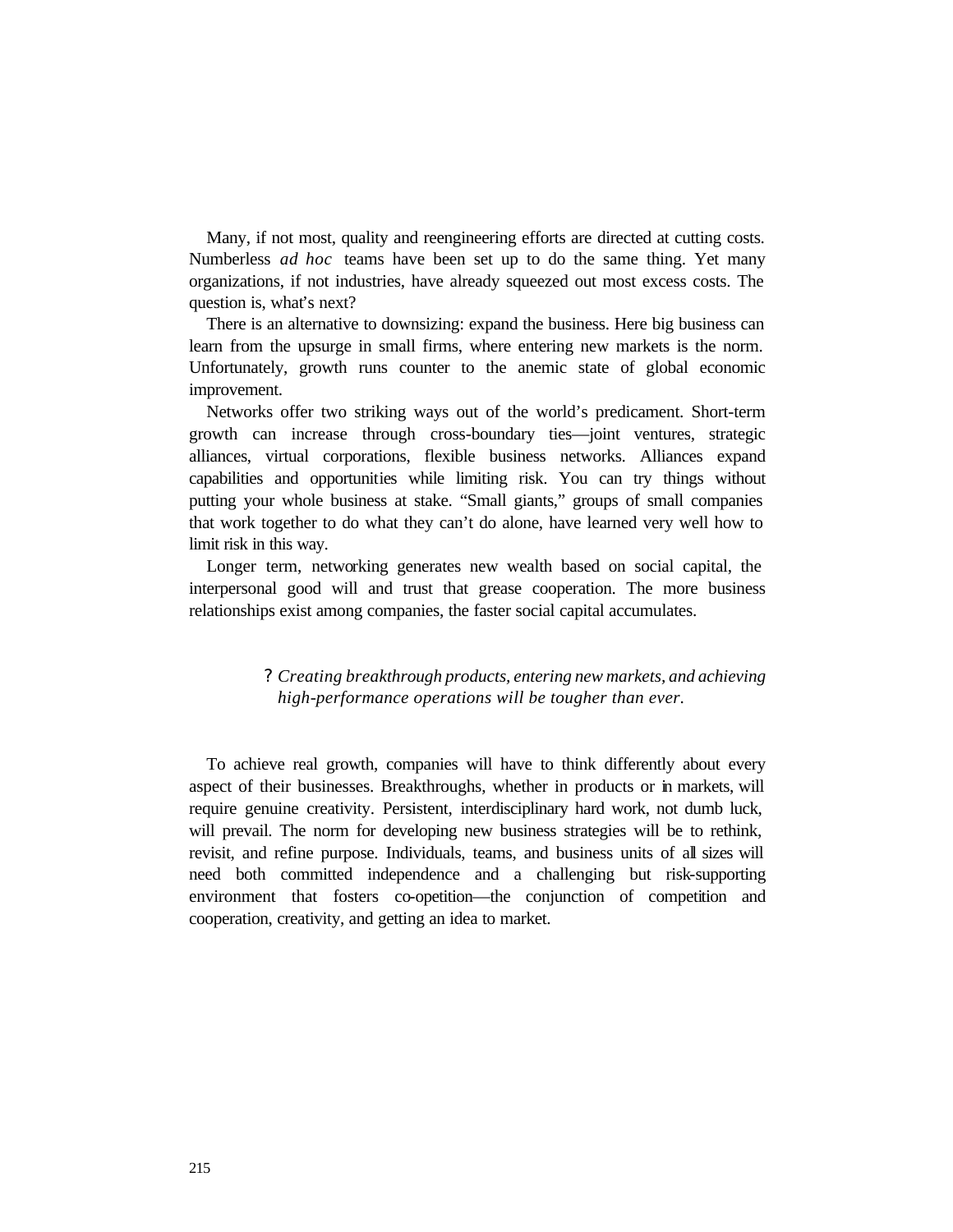*? As organizations reach optimal size, they will seek qualitative development rather than quantitative growth.*

Growth in numbers is great when you're small and the limits are beyond view. All growth is not great if you are already big. Contrary to 1980s' propaganda, no one can repeal the "limits to growth" on earth. Population continues its steep ascent in the predominantly southern Third World, while consumerism continues to mount in the predominantly northern developed world.<sup>8</sup>

Buckminster Fuller's dictum, "Do more with less," proves ever more true. Social capital will drive growth by "funding" new wealth through creativity and innovation. Intelligence, flexibility, diversification, and aspirations for a higher quality of life are survival skills in markets with limited physical growth.

# *? Organizations will regard purpose as their richest natural resource. They will mine it with new tools, techniques, methods, and models.*

Explicit purpose is the new source of legitimacy, replacing the brute force of hierarchy and the rules and regulations of bureaucracy. A whole new advice industry has sprung up for vision, strategy, and work process design to make purpose explicit. New tools—technical and conceptual, high tech and low, personal and public—will help people make their purpose more explicit. Shelves will be clogged with how-to books and products on mining and refining the raw resources of commitment and cooperation.<sup>9</sup>

In time, of course, these techniques will become the "Old Way" and barriers for the later 21st century to overcome. Meanwhile, we need to wean ourselves from bureaucratic policies and hierarchical commands.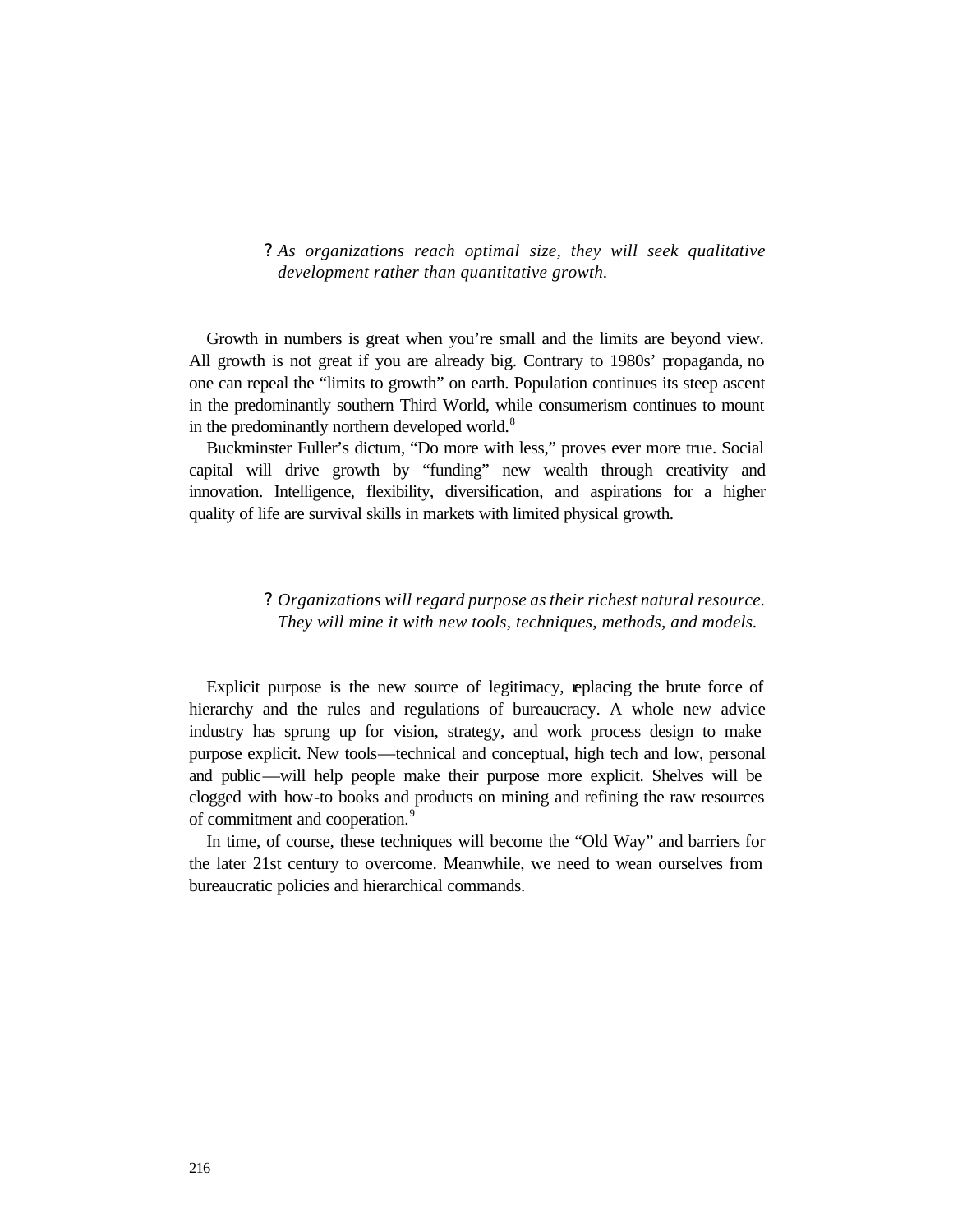## **MEMBERS NEED A NEW LOOK**

The 21st-century organization holds people and organizations in high esteem while enhancing their self-esteem, independent and interdependent, the second of the five teamnet principles.

*? Team implementations will continue to fail at alarming rates.*

For the downsized organization a team structure is no longer an option; it is a necessity. The downsizing trend that began in the late 1980s is different from previous cycles of job contraction. Not only have specific -skill jobs disappeared for good, but a whole layer of jobs—middle management—is a fraction of its former size. Once you have laid an organization flat, eliminating most of middle management, you can't go back. Unlike other change initiatives that have failed, delayering leaves organizations without a fallback position. They simply cannot return to the organization they dismantled. So, teams scramble to fill in the gap—exhausted, overworked, unprepared, and lacking an overall architecture.

Where there is more than one team, there is a teamnet, whether it is recognized as such or not. Thus, the failure of any part of a teamnet can be traced to one or more of the Five Teamnet Principles. Purpose may be unclear. Members may be too dependent. Communication may be inadequate. There may be too few leaders. The team may have tried to operate at only one level. More broadly, teams in organizations that deplete social capital also will fail. Successful teams thrive in a rich social life, where associations are plentiful.

> *? Companies will need to reinstill loyalty and motivate their people anew to do extremely innovative work.*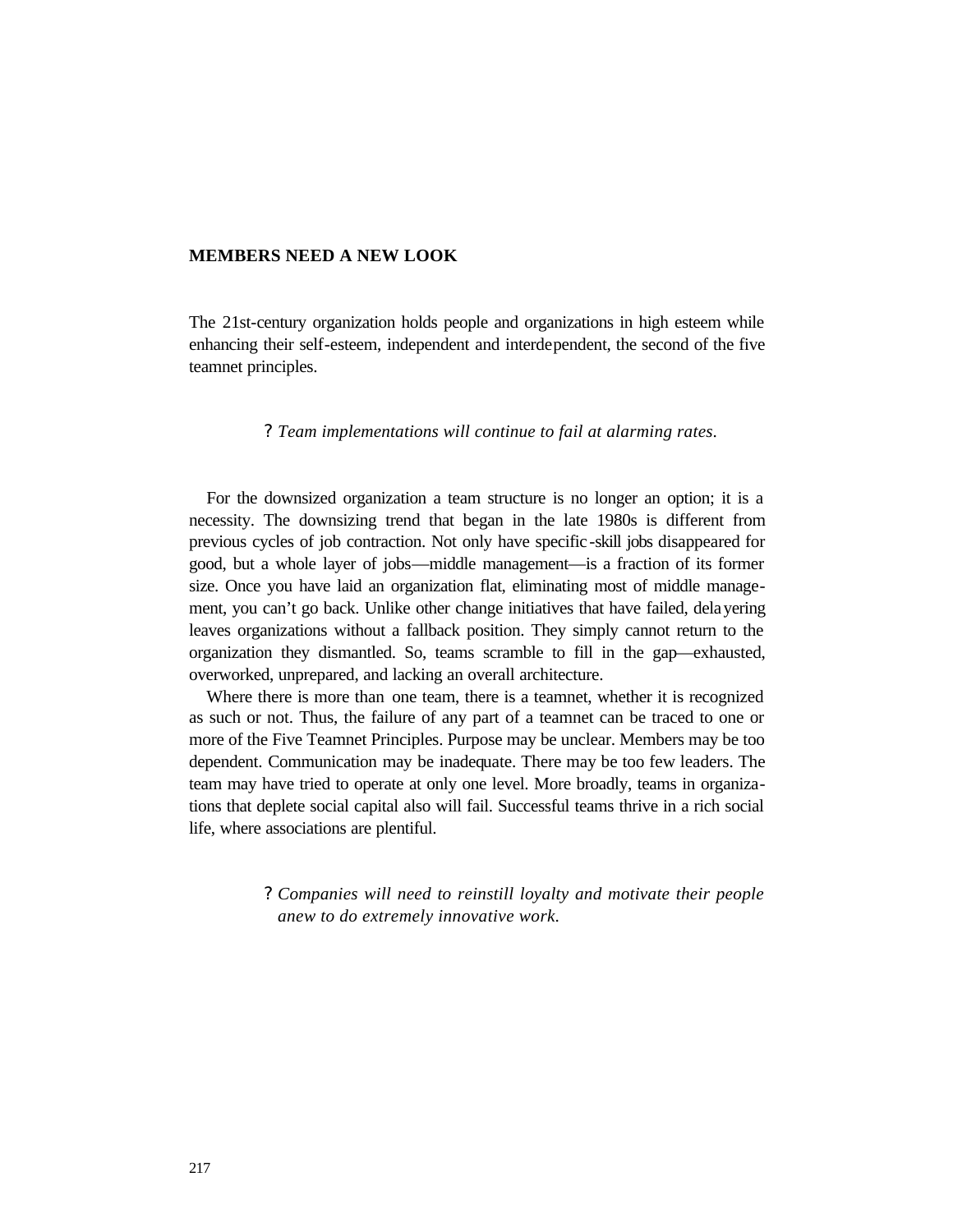Loyalty is at an all-time low in many firms due to short-term employment and career uncertainty. Few organizations have found effective ways to remedy this situation. Downsizing takes a toll in fear far wider than the immediate impact on those laid off.

Teams—and networks of teams—offer smaller-scale arenas in which to build trust and clarify purpose. An enterprisewide plan for converting to a more teamnetwork organization itself gives hope. It offers a vision of a future better than that of hierarchy-bureaucracy. Without the promise of change, all the survivors of downsizing see is more work for fewer people.

## *? Individuals will rebel against the unending, ever-increasing demand for higher levels of performance.*

High performance all the time is the fantasy of Supermen and Superwomen everywhere. Great ideal, completely impractical. People and organizations that run wide awake at top speed all the time do not survive for long. Burnout afflicts individuals and groups alike. Life has rhythms that can be stretched but not ignored.

High-performance, intensive interaction also isolates teams from the rest of the world. Peak periods of performance strain great ecologies of nonteam relationships that are put on hold, missed, broken, and otherwise depleted. To compensate, people will acknowledge this conflict and begin to address it. Rest will become a legitimate activity, both for individuals and for groups.

#### *? Independence will spread as cooperation increases.*

Globally, East and West are polar tendencies in regard to the individual and group, the fundamental social dynamic. The East puts the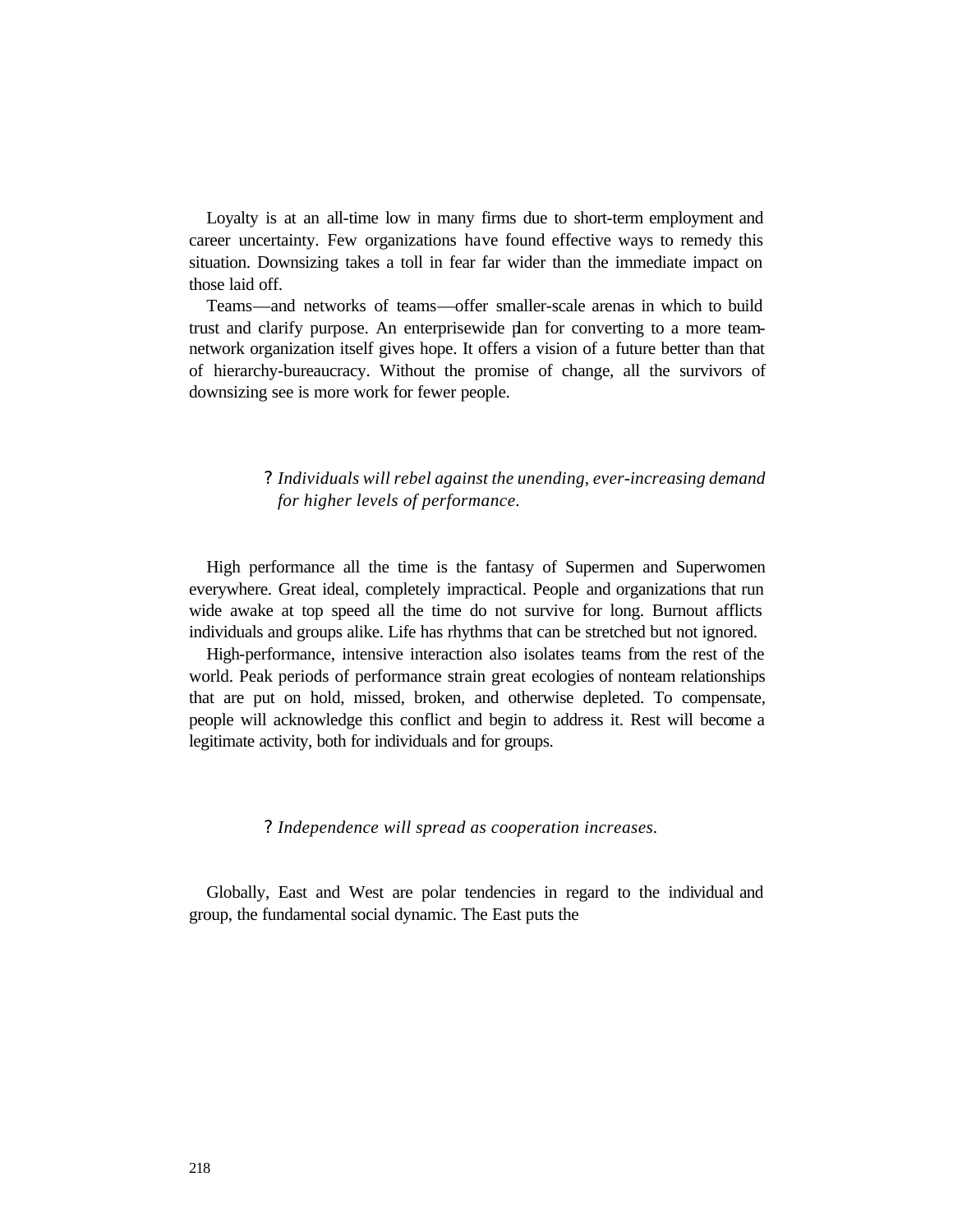needs of society ahead of those of the individual, while the West emphasizes the rights of the individual. Networking embraces both. In theory and practice, it integrates these polarities. "Me" and "we" are equally important. Individual and group together process the fundamental dynamic of organizations.

A dramatic, large-scale example of independence with cooperation warranted this front-page headline in *The Wall Street Journal:*

"Global Paradox; Growth of Trade Binds Nations, but It Also Can Spur Separatism; A World of 500 Countries?"<sup>3</sup> From Catalonians in Spain to Quebecois in Canada to Wallonians in Belgium to Tamils in Sri Lanka, "It's a paradox of global proportions," the article began, "the closer that trade and technology bind nations together, the bolder the moves to break nations apart."

### GETTING LINKS IN SYNCH

The third teamnet principle, with its counsel to "just add links," influences both people and technology.

> *? Physical links will continue to explode—from one to one to many to many—into digital convergence in the year 2001.*

"Digital convergence" is a bundle of ideas linked by the recognition that all information can be rendered in "digital" (also called "computer," "electronic," or "binary") form for storing, processing, and transmitting. "Anything, anytime, anywhere" is how Bill Johnson, now IBM's networking hardware manager, put it in 1987 when he led Digital Equipment Corporation's networking effort as vice president." Electronic "pipes" of awesome capacity to the home, satellites connecting remote villages, the total mobility of all communication, all coming soon.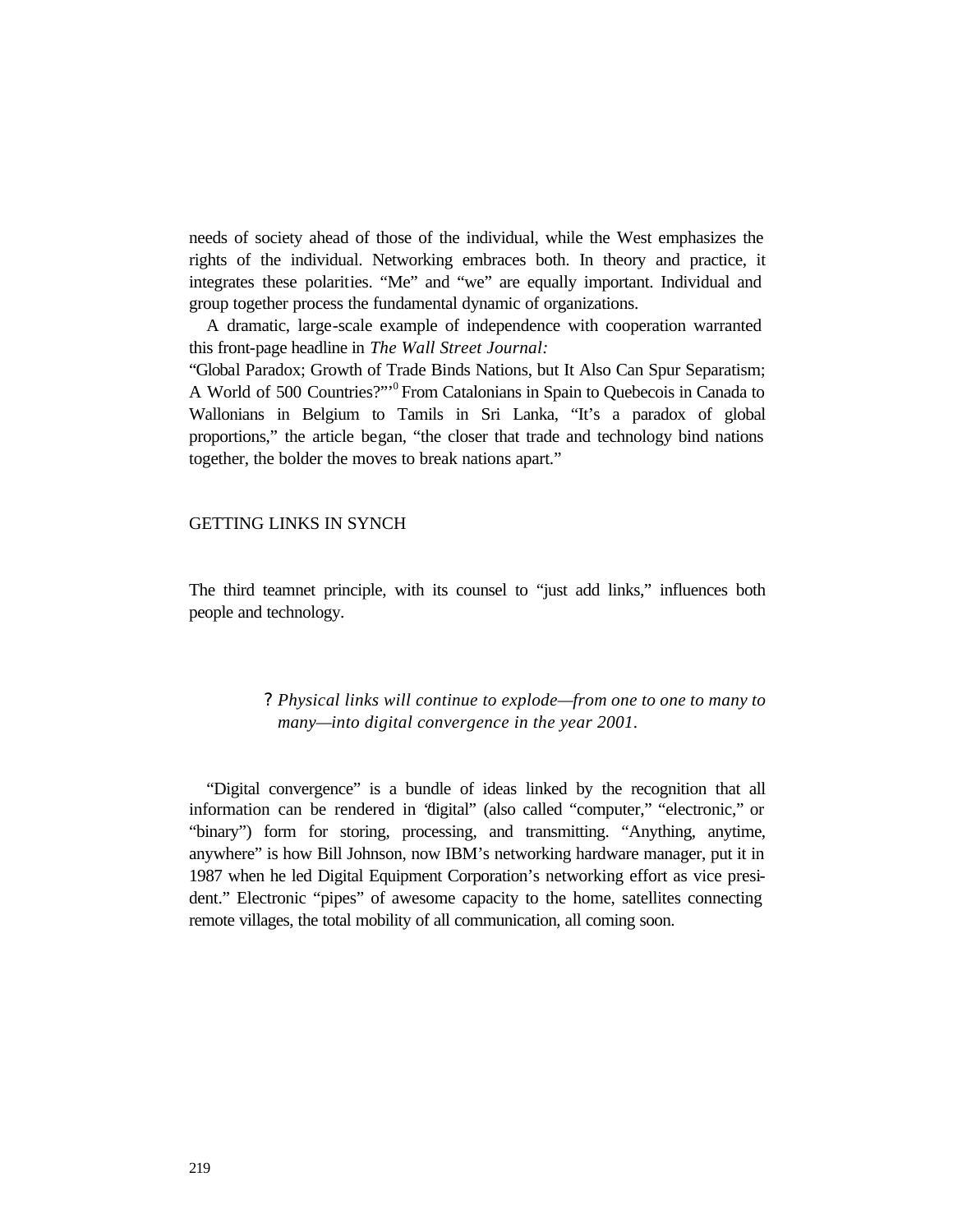Digital convergence is one of the great breaking business stories of the 1990s. We are witnessing a global formation of *digital keiretsu,* an amalgamation like the Japanese model where large numbers of firms work together in vertical alliances. Clusters of alliances swarm around core giants like Time-Warner, Viacom, and TCI in cable and entertainment, AT&T and the Baby Bells, game players like Sony and Nintendo, richly connected computer companies like IBM and Apple, and central casting media mavens like Paramount and Disney. From book publishers to software to chip makers, from newspapers to TV to toys, from mobile to movies to online services and the Information Superhighway—it's all part of the rich interactive brew out of which digital teamnets are being created on a grand scale.

## *? Companies will have to learn how to share important information with all employees.*

"In a command and control organization," says Levi Strauss's CEO, Robert Haas, "people protect knowledge because it's their claim to distinction. But we share as much information as we possibly can throughout the company."<sup>2</sup>

"Only the information necessary to do your job" means something very different in a secretive society than it does in a culture of openness and availability to the point of overload. Cross-boundary responsibilities, the need to understand the Big Picture, and the need to adopt the CEO view lead more people to have access to more information, a philosophy that has led Levi Strauss to five straight years of record profits.

Without information, people won't be able to do their jobs, take responsible actions, or make choices to benefit the larger organization. Synergy, serendipity, and creativity can come from anywhere. One reflection of this trend is "open book management." Here all the people in an organization know how they fit into the bottom line.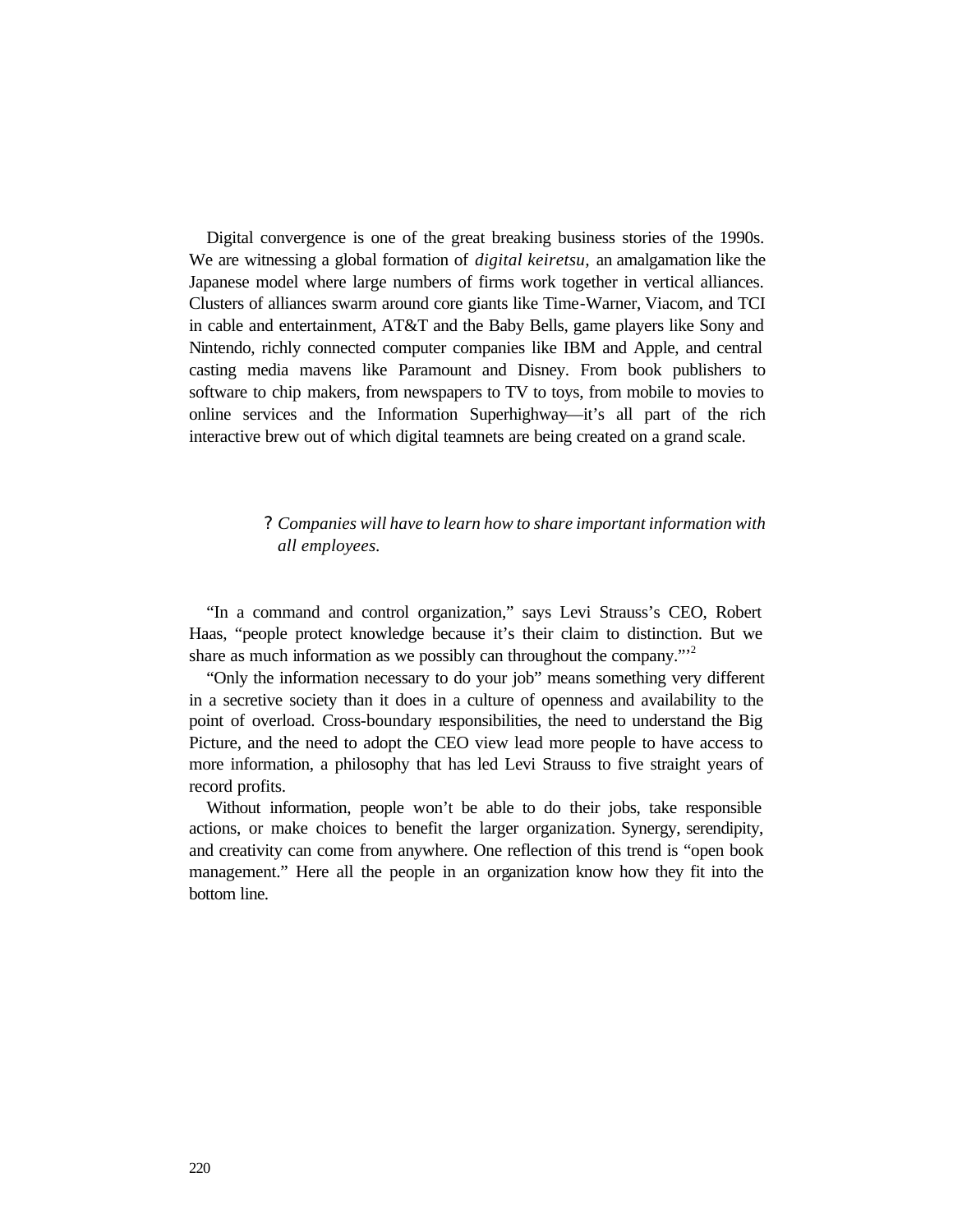*? Just catching up to the learning organization? Rev it up; we'll be moving on to the "fast learning" organization.*

Speed is of the essence—more so than ever. Wider appreciation of "knowledge work" lifts the bar. To keep ahead, organizations consciously strive to become smarter.

Learning alone will not be adequate unless organizations can rapidly assimilate and commercialize information. More information will come from more sources. Most of it will come from across boundaries of various sorts as "not invented here" will become the norm. More people will have access to the same information sooner, so the ability to use it rapidly for business advantage will provide the competitive edge. Learn, apply; learn, apply.

# *? The backlash will mushroom against purely high-tech approaches to resolving problems and meeting challenges.*

Installing a computer network or voice mail system does not guarantee that suddenly everyone will start working together. We first heard the early warnings of this rumble inside Digital Equipment Corporation in 1988. A report from one of their largest accounts held a startling discovery. The customer had studied productivity gains from their \$2 billion information technology investment and found, strikingly, none. Further, they found the source of the problem to be not in the technology but rather in having ignored people and the organization of work.

Today fewer believe that technology alone can solve people problems.'<sup>3</sup> Networks provide a common language to approach organizational and technology issues—that is, "high-touch" and "high-tech" together.'<sup>4</sup>"Business spent \$1 trillion on information technology in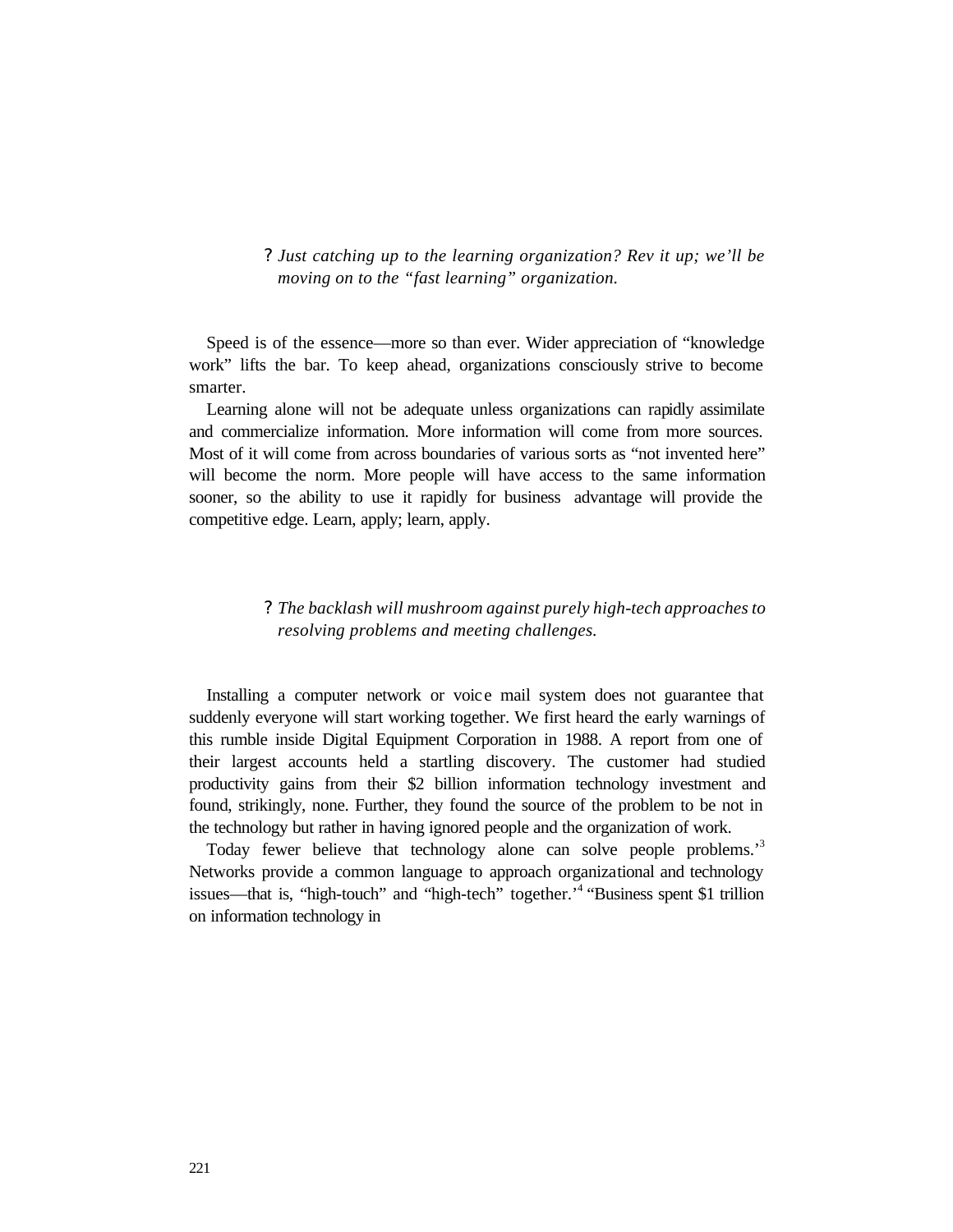the last decade—but showed little gain in efficiency. Now, productivity is finally bursting out, thanks to better software and a reorganization of work itself," says *Business Week.'<sup>5</sup>*

> *? Social capital will be seen as a new source of wealth. This recognition will develop slowly, then suddenly catch on as success stories accumulate, reaching critical mass at the century's turn.*

Tom Melohn, "head sweeper" at North American Tool and Die, who forged *The New Partnership,'<sup>6</sup>*is a harbinger of a new way to build companies. Melohn based his company's turnaround of a traditional machine shop simply and practically on applied honesty and trust, for himself and for his associates, vendors, and customers. A culture where "we're all bosses" requires four "currencies," he says: "equality, mutual respect, dignity, and self-worth."

Social capital says that history is important, but it is not the only factor shaping the future. History is where you start, but there are many ways to accumulate trust and develop relationships. As more organizations, regions, and other islands of trust achieve high performance, a high quality of life, and visibility, social capital finally will burst into public consciousness.

#### **LEADING TRENDS**

The fourth principle, multiple leadership, challenges people's ability to cooperate, requiring them to behave with maturity, a hallmark of people in 21st-century organizations. "In a heterogeneous group, maturity is essential," writes Marc Hequet in *Training.<sup>17</sup>*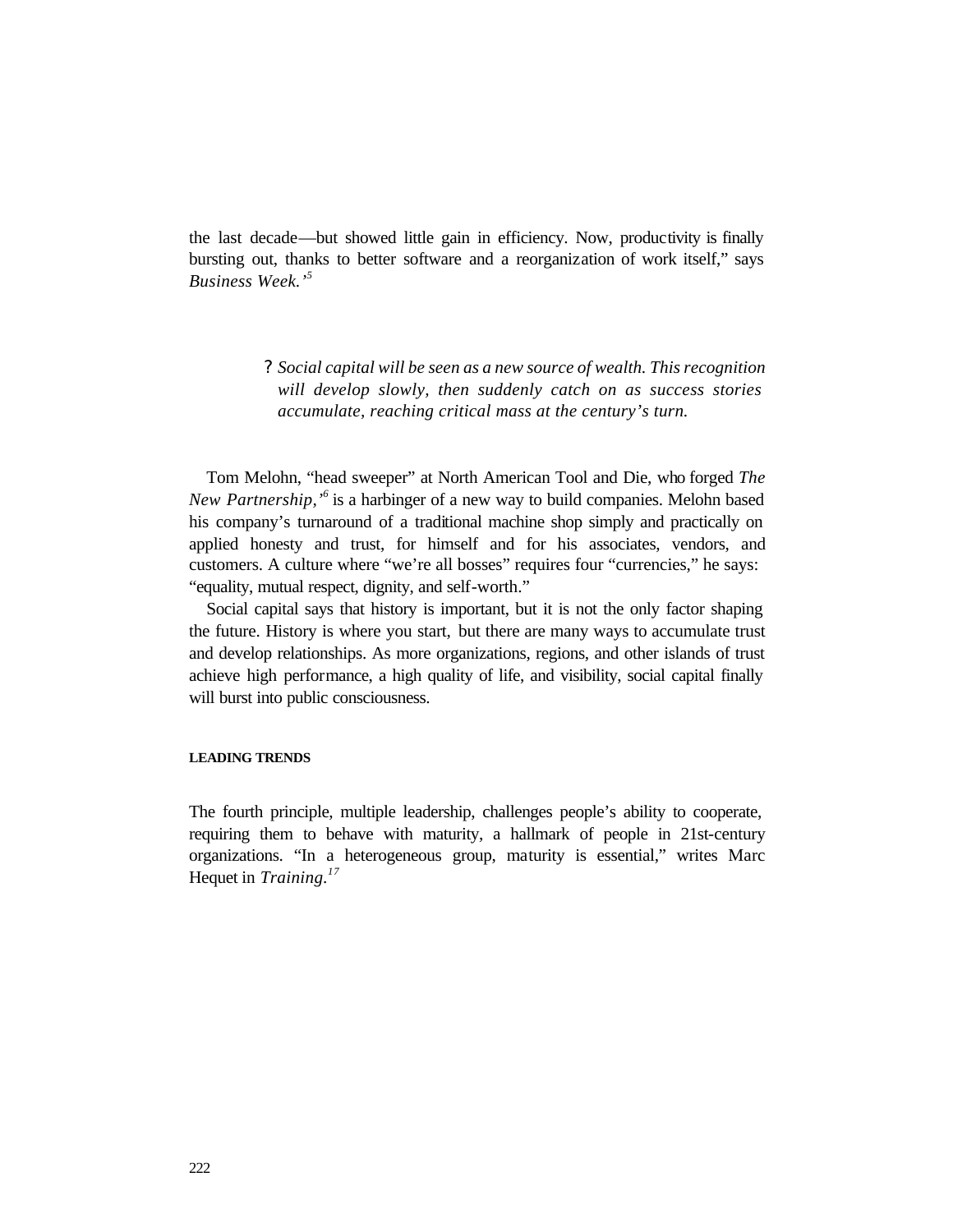*? A new style of leadership is emerging. The old-fashioned just-do-as-Isay hierarchy doesn't work across company lines. Meanwhile, those to be led are of a completely new ilk.*

"The New Post-Heroic Leadership: Pull yourself off the pedestal and share the power at last," reads the cover of *Fortune.'<sup>8</sup>*Inside, Tom Peters says, "People realize now that they really must do it to survive. Warren Bennis agrees: "Leaders must learn to change the nature of power and how it's employed." Like the Information Age, the new leadership has moved from Sunday supplement articles about the future to today's reality and basis for survivability.

WL. Gore & Associates is a prime example of a successful organization that started with a dramatically different postindustrial approach to leadership. Everyone who works there is an "associate," and everyone has a sponsor.<sup>9</sup> Other examples, like Southwest Airlines, the young company that transformed itself during rapid growth, and Levi Strauss, a classic industrial icon that overcame all the constraints of a traditional enterprise, indicate that any firm can reinvent leadership.

> *? A new generation of leaders is being groomed. They come from a much more diverse pool, bringing vast cultural differences with them.*

Biodiversity has a social counterpart in cultural diversity: The number of sovereign countries has nearly doubled in half a decade. Children in the Los Angeles school system speak more than 100 languages. There are more than 20,000 separate Christian denominations. Asian decision making differs from African; Scandinavian business meetings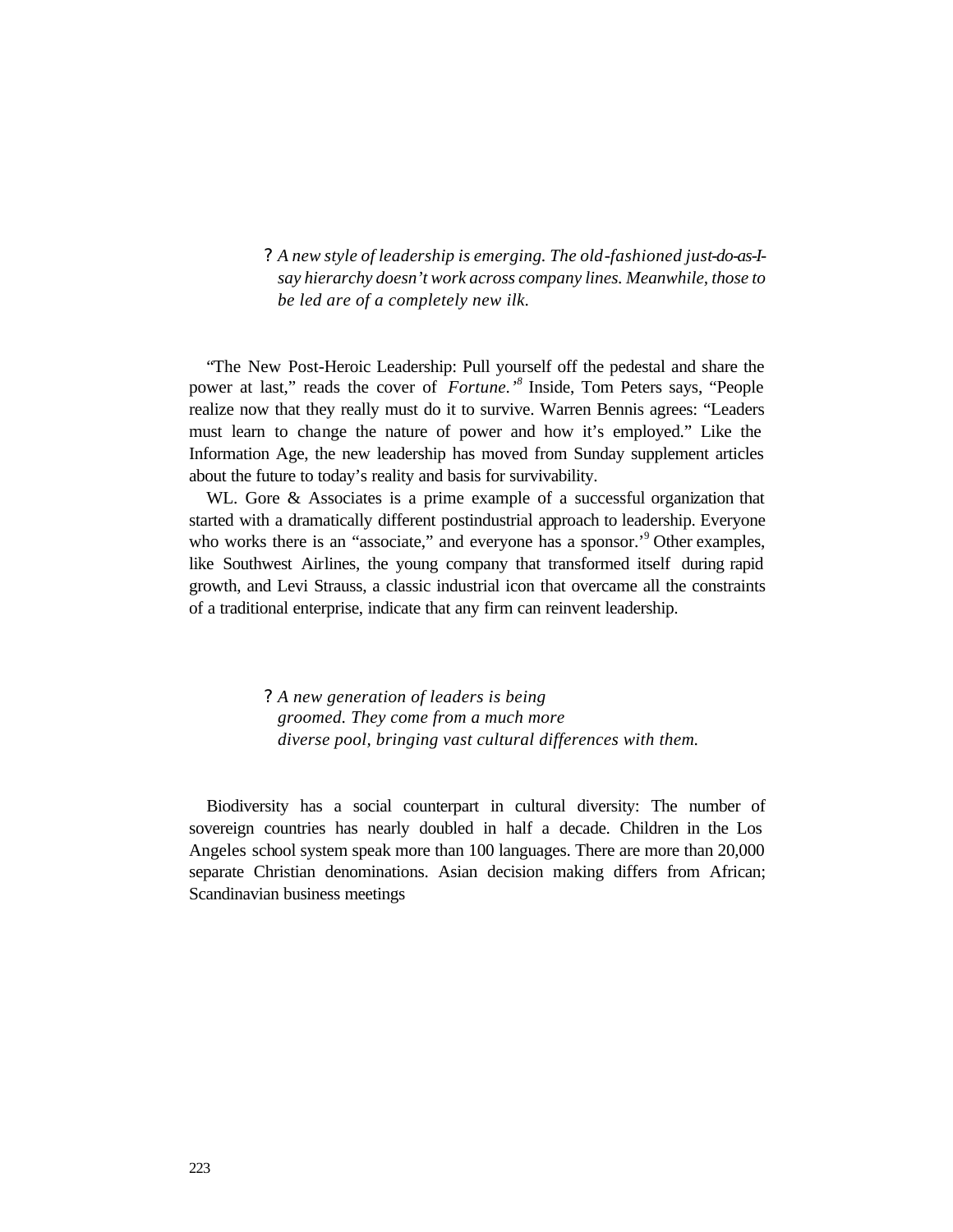are unlike those in Brazil. Highly collective societies, like Japan and Singapore, must trade with highly individualistic ones, like the United States and France. Russia rumbles relentlessly as its eastern neighbor, China, where one-fifth of the world's population resides, still clings to the 19th-century industrial invention of communism and the awesome bureaucracy that it spawned.

And even now, we haven't called out the force of women. Still locked out of the executive suite and the boardroom, women nonetheless dominate the new work force. Women manage differently from men. They balance different priorities, converse differently, reach conclusions through different routes, and, some scientists believe, even have different cognitive processes.

Organizations without diversity at the top will fail in the 21st century.

*? New jobs and leadership roles are being invented to manage the burgeoning, bewildering webs of connections and relationships.*

Coordinators, brokers, liaisons, facilitators, consultants, catalysts, linkers, matchmakers, and "netweavers"<sup>20</sup> all represent new types of jobs. Cohn Hastings, a London-based consultant who has looked extensively at new networking roles, has identified these in addition:

mentors, integrators, *animateurs* (similar to what Apple Computer once called "evangelists"), counterparts (liaisons), developers, investigators, and disseminators.<sup>2</sup>

The explosive expansion of connections breeds new types of jobs. But the jobs will not come easily. People don't want to pay for networking, which is all too often regarded as a "free" activity, not requiring compensation to remain economically viable. But "networking is not for free," as Ulf Fagerquist, a nuclear physicist and systems designer, told us long ago. Creative funding of these new positions will firmly establish this trend.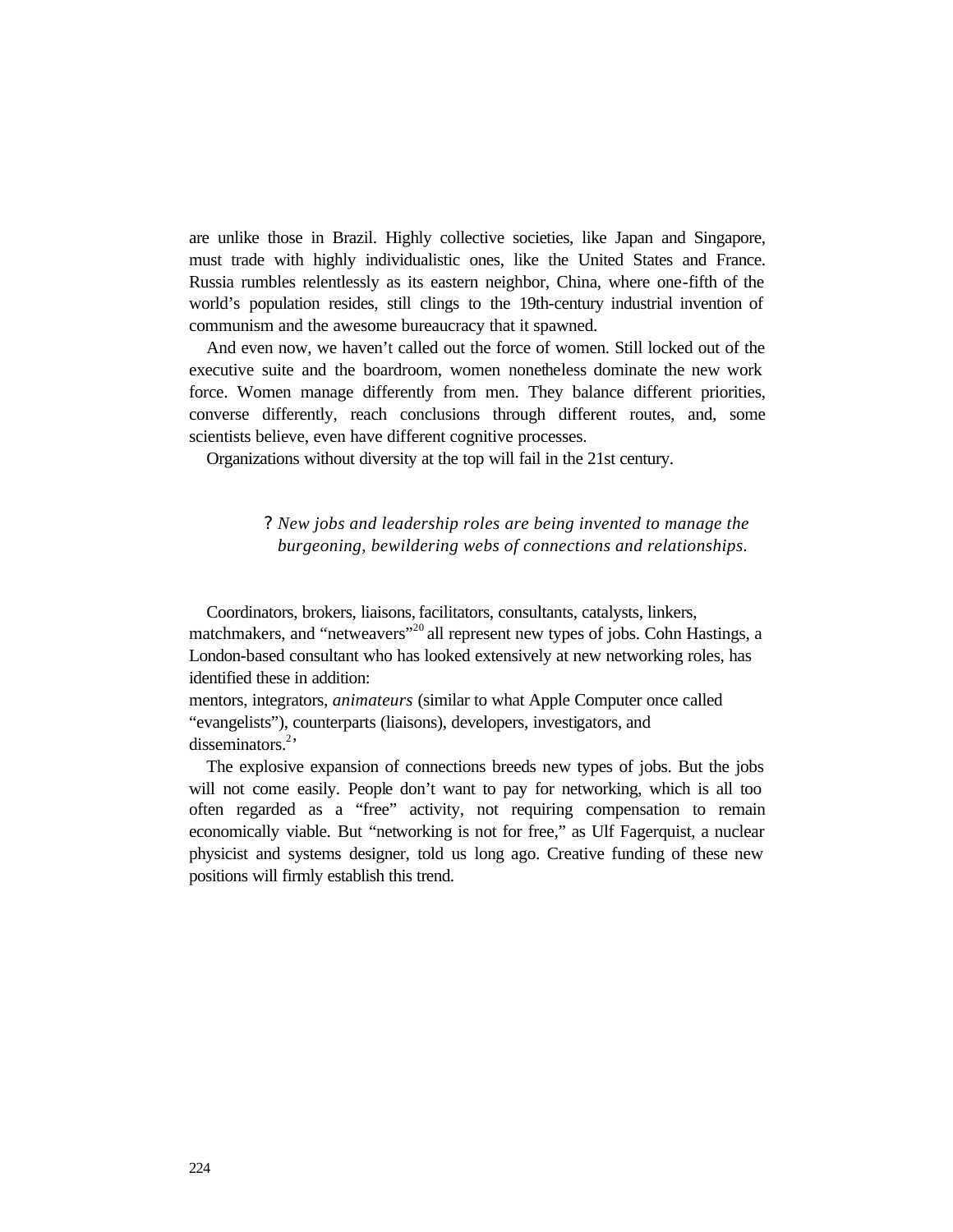*? The top will be the last to truly team. Some executives will continue to be embarrassments to their corporate change efforts.*

"The true team at the top is still hard to find," says Deborah Ancona, associate professor of organizational studies at MIT.<sup>22</sup> It's no wonder. Executives occupy the last bastion of vertical control. They are the designated officers in the owner's army. Inescapably, they constitute the irreducible hierarchy in the organization. Executive teams always must vigorously manage the *"bothland"—both* executing hierarchical responsibilities whenever necessary *and* showing team leadership whenever possible.

#### **LEAPING LEVELS**

The fifth principle, integrating levels, is both the most conceptual and the most practical. Organizations will not survive in the Age of the Network without using it.

> *? Layer cutting just for the sake of cost cutting will destroy organizations. Team-networks work best across multiple levels.*

Don't get us wrong: relative to traditional steep hierarchy-bureaucracies, hierarchies in teamnets are much flatter. But in networks, each level of the organization requires its own integrity and source of self-reliance. Members at each level have a characteristic independence and range of purposeful decision making.

One company that embodies the careful use of levels is Asea Brown Boveri. With a quarter of a million employees in over 140 countries,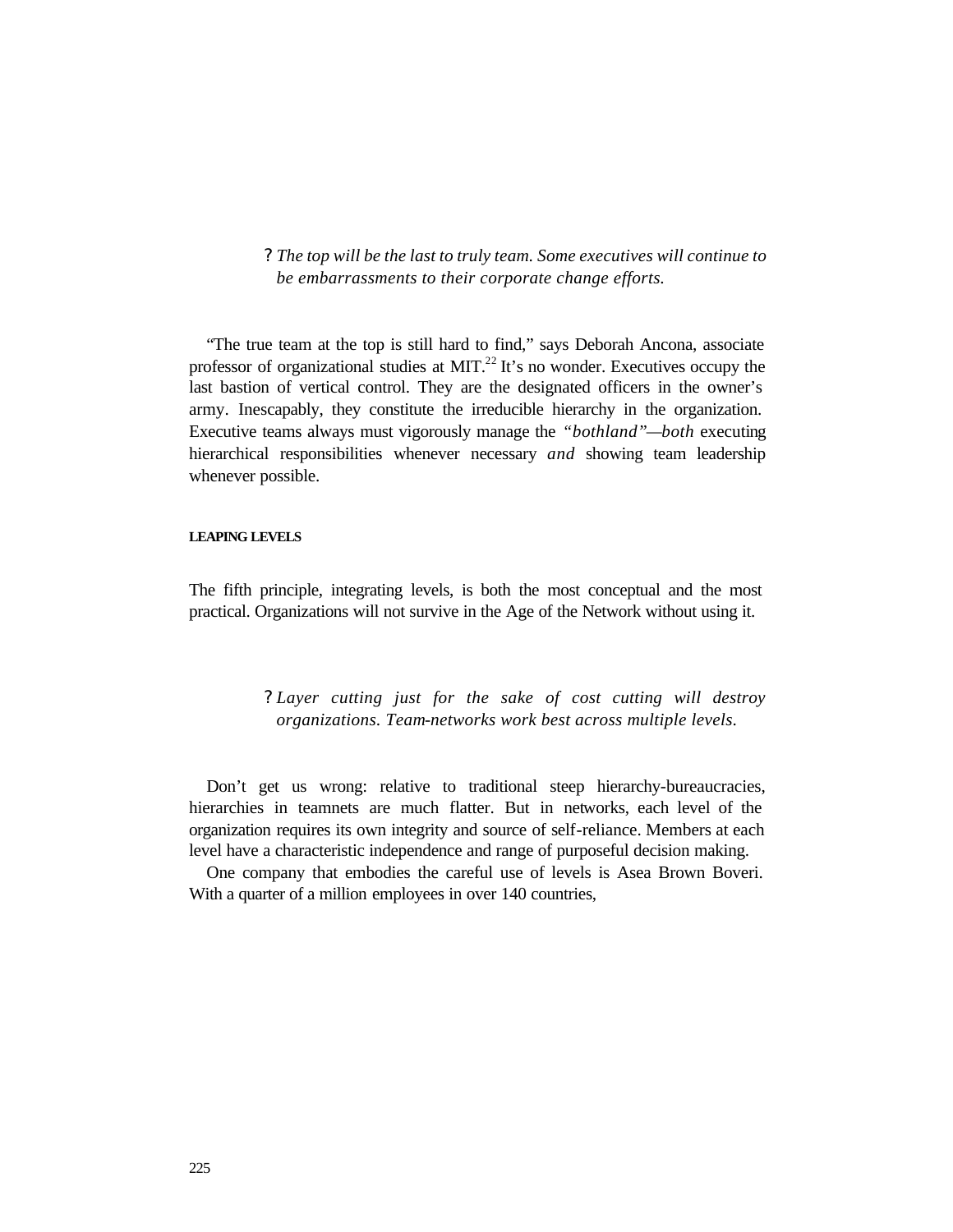ABB has just five levels of organization: teams, profit centers, companies, countries/business areas (which house its matrix), and an executive committee.<sup>23</sup> Each level has its own economics and management integrity from a business point of view, with its appropriate purposes, loyalties, and scales of operation.

> *? Single-solution approaches to management are out; more holistic, integrated views are in.*

Complexity makes a mockery of "magic bullets," "quick fixes," and "one size fits all" solutions. As complexity becomes more manifest, people are adapting creatively. They adopt strategies that lead to greater awareness of how all the elements of their businesses interrelate.

Everyone in the enterprise needs to be aware of the whole, not just the few at the top. Even key customers, suppliers, and other significant external partners need companywide knowledge to be effective contributors. At the same time, companies need more creative models to protect the privacy required for competitiveness.

## **ON HOLONOMY**

Bill Miller has seven desks at home. The director of research and business development at Steelcase, Inc., the Grand Rapids, Michigan, office furniture company, Miller has visions of "body-mounted" computing. He asks questions like "How do you network a billion things together?"

"I'm one of the guys who created local area networks like Ethernet," Miller says to explain himself. Now he is thinking about how to help people work more effectively. So, he troubles over networks that are both self-configuring and selfdiagnosing, about such topics as "ubiq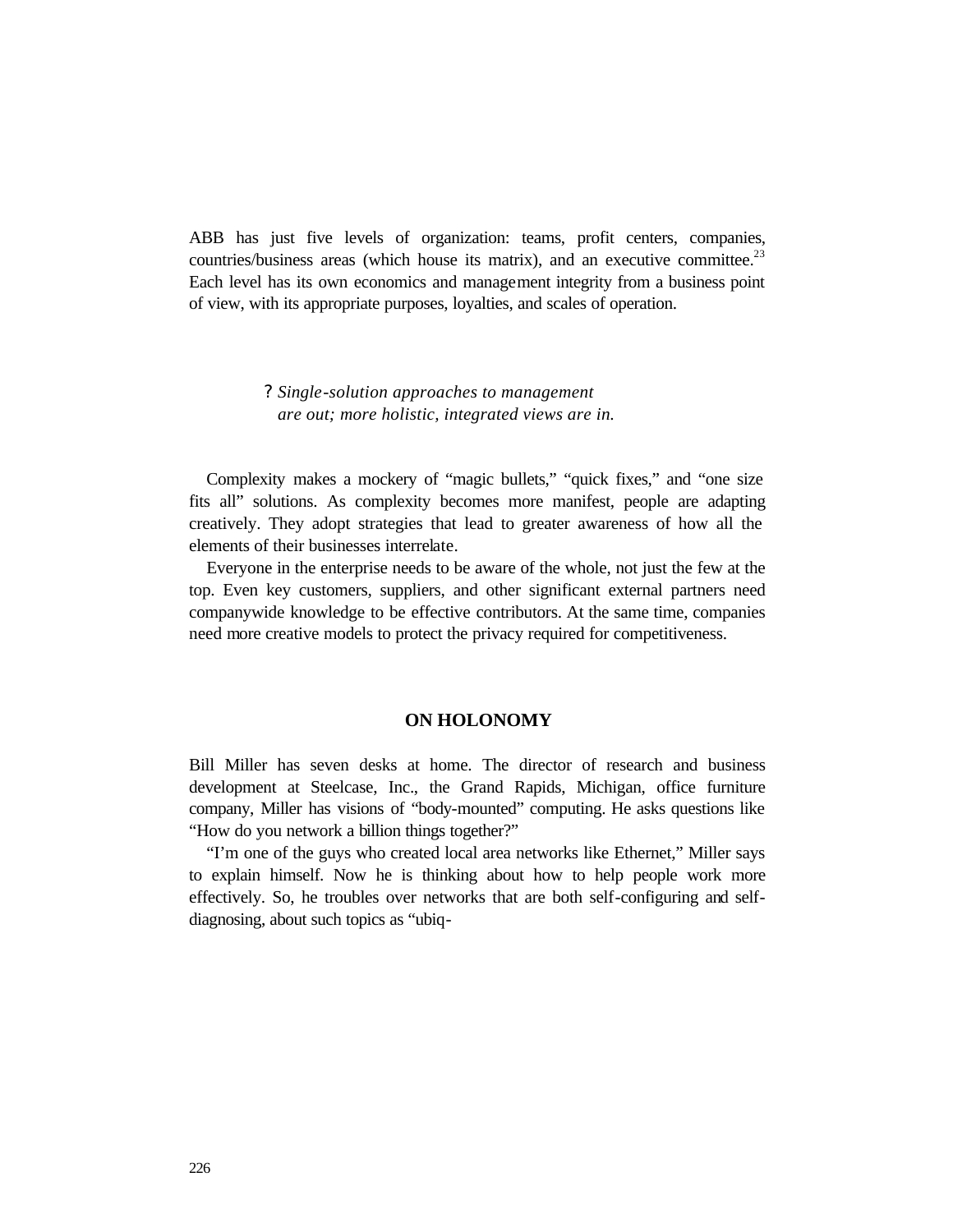uitous" computing, which means being able to be online anytime, anywhere. He predicts that before long, our desks will contain 10,000 electronic devices—at the microprocessor level. This may not be what you expect to hear from a company like Steelcase, the first to manufacture filing cabinets on a grand scale. Look at the company's mission statement today, whose goal is: "to help people work more effectively."

"We believe that there's a major transformation in business management," Miller says, "and it's all based on holons."

Miller works at the juncture of the physical, social, and information environments that people and groups inhabit. For Miller, the holon crosses conceptual boundaries of these different disciplines; **it** shows up quite concretely in the design of their office products.

At Steelcase, R&D represents another trend, that of *intellectual* development.

*? Networking will accelerate the resurgence of interest in systems theory—both for its human touch and for its scientific approach to management.*

#### **"HOLONS" ARE WHOLES AND PARTS**

Everything is naturally a holon, which means "whole-part," hol-on. A holon is a whole that is also a part—like a person, an individual whole yet a social part; like a cell or an atom.

A company is a whole but is part of an industry. A department is a whole of groups, yet also part of a larger organization. A state is a federal part and a whole made up of localities. Families are parts of communities and wholes of parents and children.

Only at the extremes of quantum physics and cosmology are there (maybe) *smallest* parts/relationships and *largest* wholes/patterns; everything else is a holon.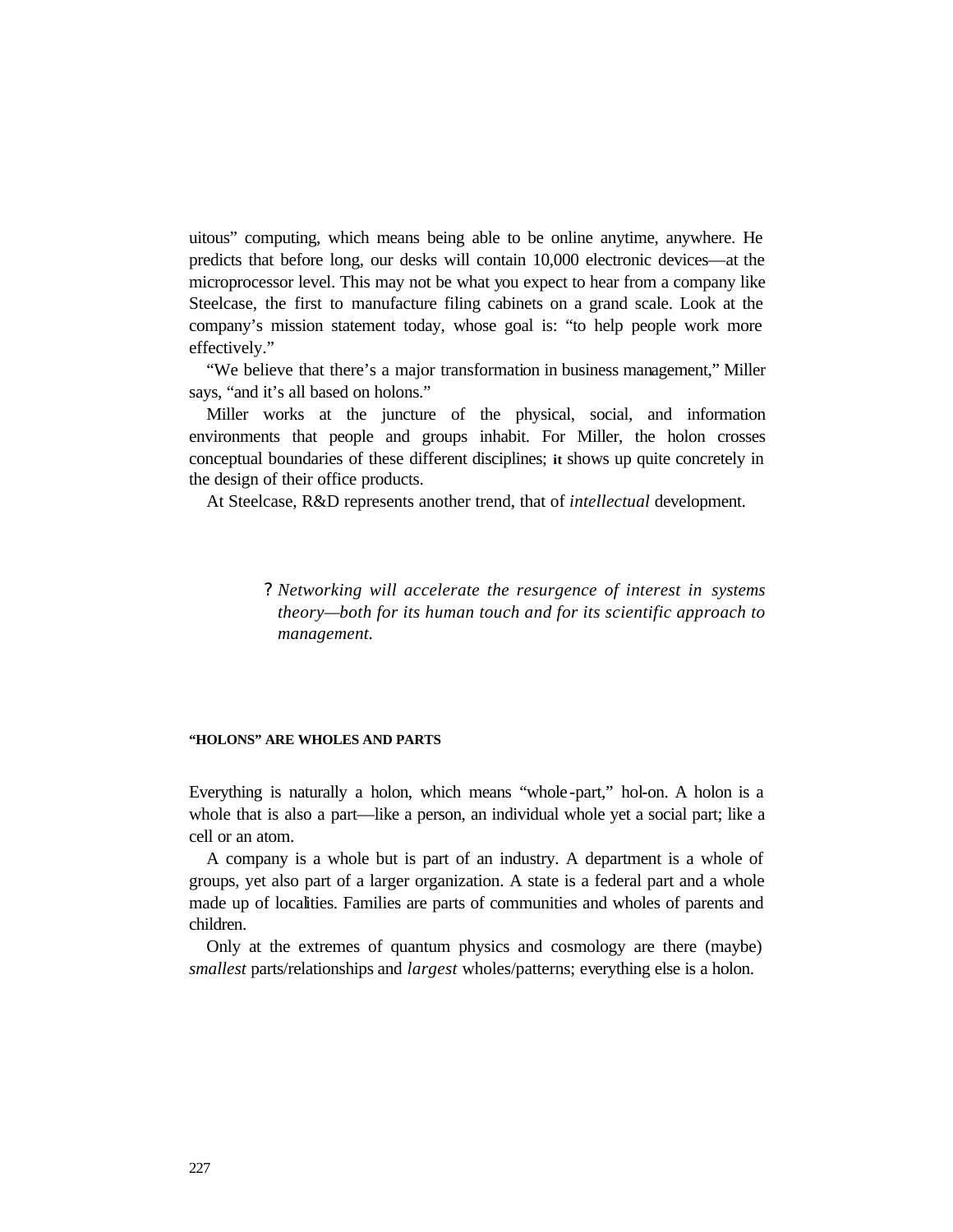The word "holon" was coined by Arthur Koestler, the giant intellect, artist, and scientist, $24$  who wanted a small word to express a very big and somewhat awkward idea implicit in the nature of everything: systems within systems within systems. Herbert Simon called this principle the "architecture of complexity" (see chapter 3). For the architect Christopher Alexander, it is the foundation of "a pattern language" for design.<sup>25</sup> For Steelcase, it means designing modules within components within systems for people within groups within organizations.

Systems theory works across boundaries. It captures insights, principles, and laws that span both traditional sciences, such as physics and biology, and newer sciences, such as information theory and cognition.

But it's hard to make the word "system" very popular. For good reason, people hate "the system." It does nothing but aggravate them. Just think about going to renew your driver's license, or trying to get a bill corrected, or, heaven forbid, having to engage with the legal system. Systems, in their common connotation, deserve their stereotypes as vast, impersonal, impenetrable, and too often inhumane. Indeed, people often confuse organizational systems generally with the apparatus of the traditional hierarchy-bureaucracy.

Networks are systems by another name.<sup>26</sup> They have the same cross-boundary, cross-science characteristics as systems. Instead of being "black boxes" with opaque boundaries, networks are "glass boxes" with translucent and transparent perimeters. The innards of networks are immediately evident and accessible to observers; they offer another language for very open systems.

Nearly a century after the revolution in the natural sciences begun by physics, the human sciences still are in desperate need of a robust conceptual foundation. The incredibly obsolete Newtonian framework is still rampant in human affairs. Systems theory, network style, offers a direct link to modern thinking in the natural sciences. Its conceptual architecture and practice incorporate the complexity and ambiguity required in the human sciences.

Systems theory is cross-disciplinary in the extreme.<sup>27</sup> There are now many general systems theories, each developed to explain large chunks of everything. In *Holonomy: A Human Systems Theory,<sup>28</sup>*Jeff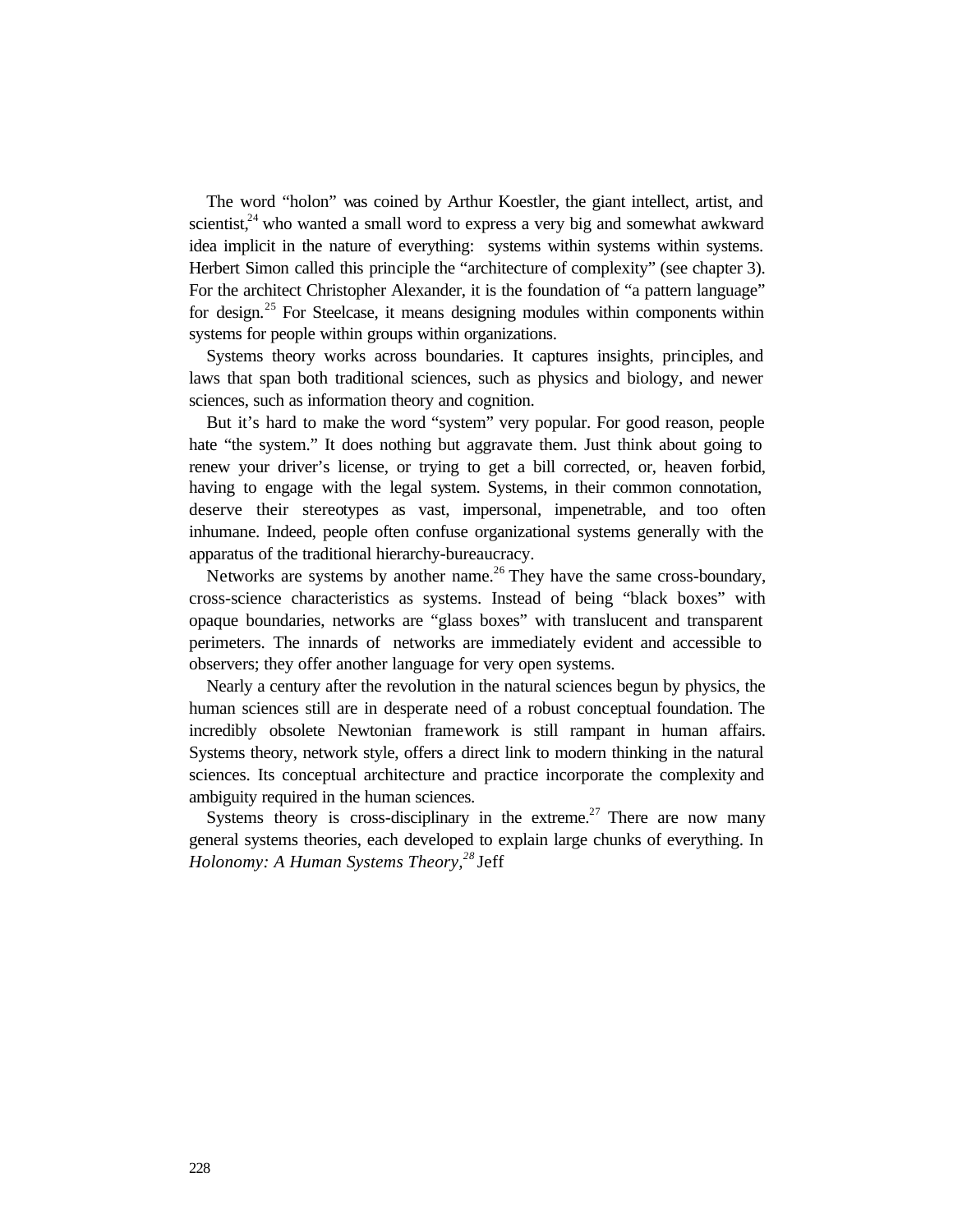compares many of the prevailing systems theories in the search of their common patterns.

Many theorists—including great first-generation systems thinkers such as Bateson, Bohm, Boulding, Fraser, Forrester, Koestler, Laszlo, Miller, Polyani, Prigogine, Rapoport, Simon, von Bertalanffy, and Whyte—recognize one or both of two fundamental patterns in systems:

> *Levels and complements: Where there are system* structures, *there are hierarchies of levels. Where there are system* processes, *there are complementary relationships.*

An organization as a structure has levels, from the entry one to the CEO, and is enmeshed in many more, larger levels. Whether small groups, hierarchies, bureaucracies, or networks, human organizations of all sorts are holon-archical. People and companies alike are holons, both wholes and parts.

An organization is also a system of processes. In business, we act in complementary relationships all the time: buyer and seller, customer and supplier, the law of supply and demand. These counterbalances underlie basic business processes and drive markets. Balancing (stabilizing) and reinforcing (amplifying) feedback loops are the stuff of systems dynamics.<sup>29</sup>

The ancient yin—yang symbol, which we adapt here to make the point, shows how we can compete and cooperate at the same time using the Five Teamnet Principles. As independent people, we compete; as a group striving toward shared purpose, we communicate and cooperate. By connecting the black and white centers, which traditionally remain separate, competition and cooperation become co-opetition, a holon in action, a dynamic expression of these concepts. The whole—part is fundamental to networking.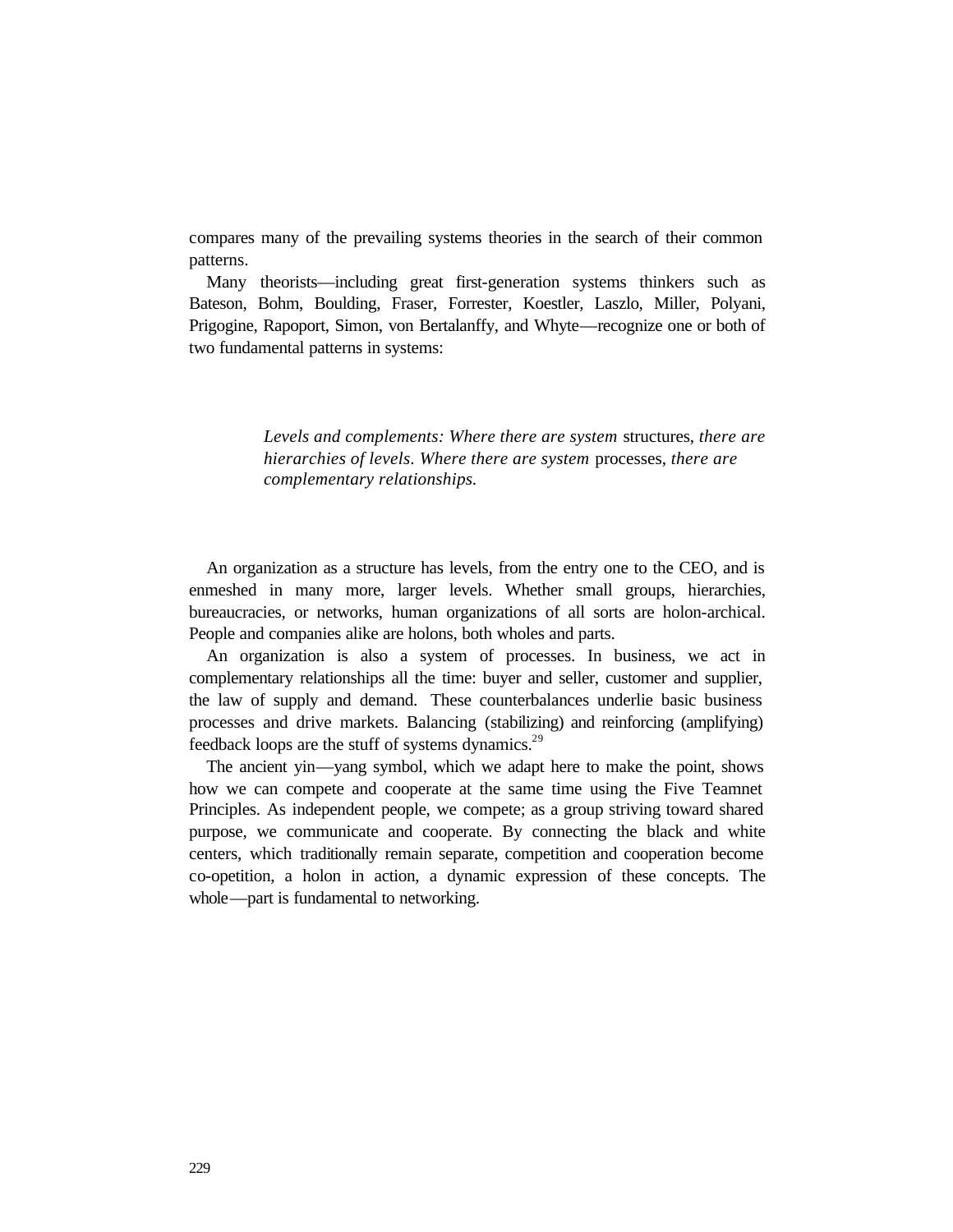*Structure and process also are complements, snapshots of persistence over time. Networks are the structure and networking is the process, sometimes particlelike and sometimes wavelike.*

Our favorite example of levels and complements is, naturally, our own: independent and complementary as woman and man, we are a couple, another level. Our marriage perseveres through the chaos of our lives, our own "process." In time, as a couple, we give birth to our daughters, Miranda and Eliza, another level (and in that order). With them, we form a new whole as a family, with additional dynamics of parents and children.

The dynamics of the person and the group churn in all human processes. "If you rethought the office from the ground up, and said that the team is the primary contributor, you would think of the office very differently," said Mike Brill, president of a Buffalo, New York, think tank on office work and office design.<sup>30</sup>

Like many other intelligent organizations, Steelcase demonstrates

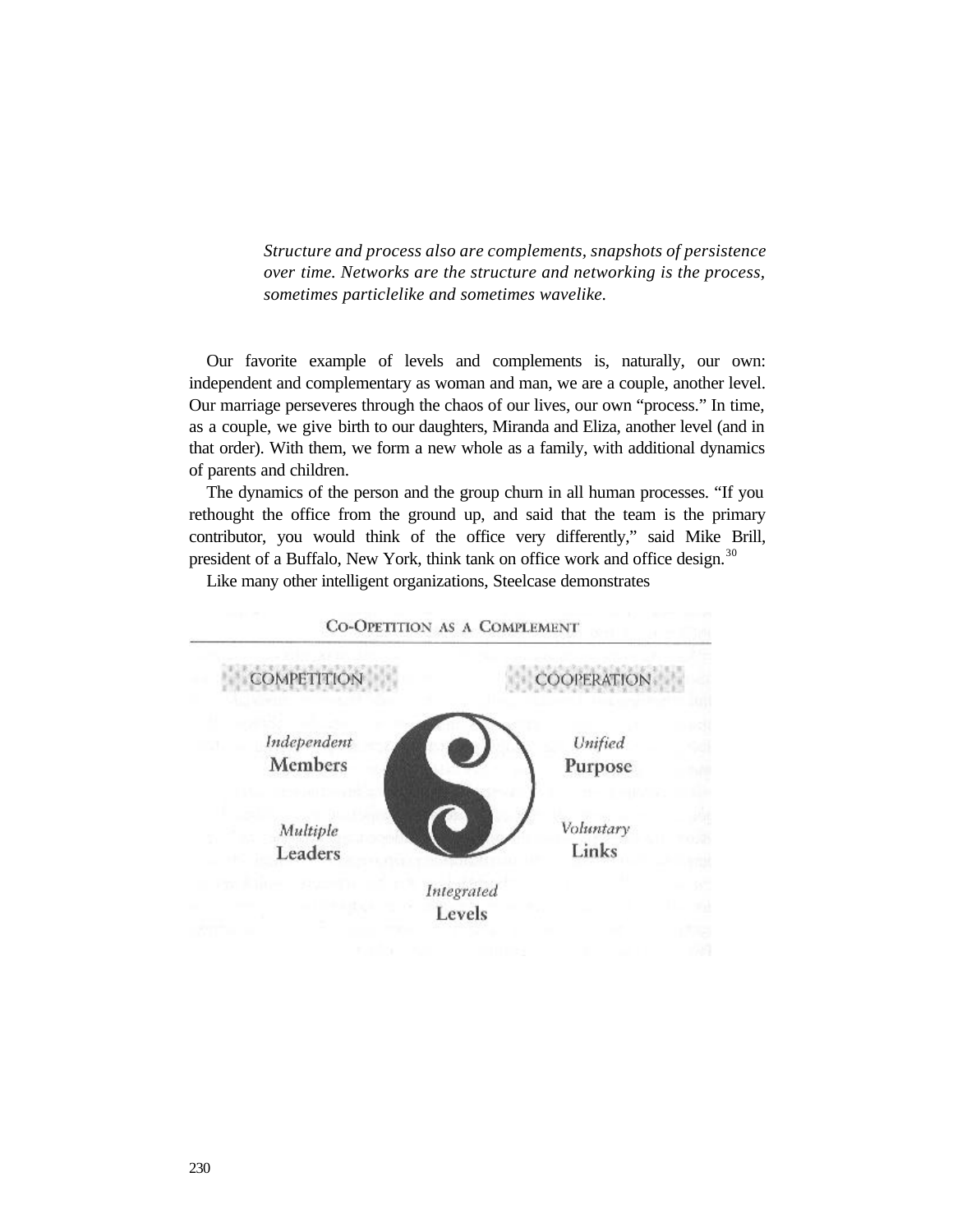this profound understanding of both human and technology systems. Steelcase is stepping out of the Industrial Era, with its rigid caricature of a standardized person at a standardized desk, and into the Knowledge Era, where people work both independently and in groups, here and there, at a desk, on the phone, and with a computer, standing, sitting, and even pacing.

Steelcase's highly flexible teamnet furniture system puts an organization on wheels, meaning that each module—from the chairs to the white boards to the individual offices—is completely movable and re-configurable. Private spaces, which they call "personal harbor," combine with public spaces, which they call "commons," for ongoing teamwork)'

In bureaucracy, public and private are separate. In networks, they are complements.



## PERSONAL HARBOR<sup>®</sup> AND TEAM COMMONS